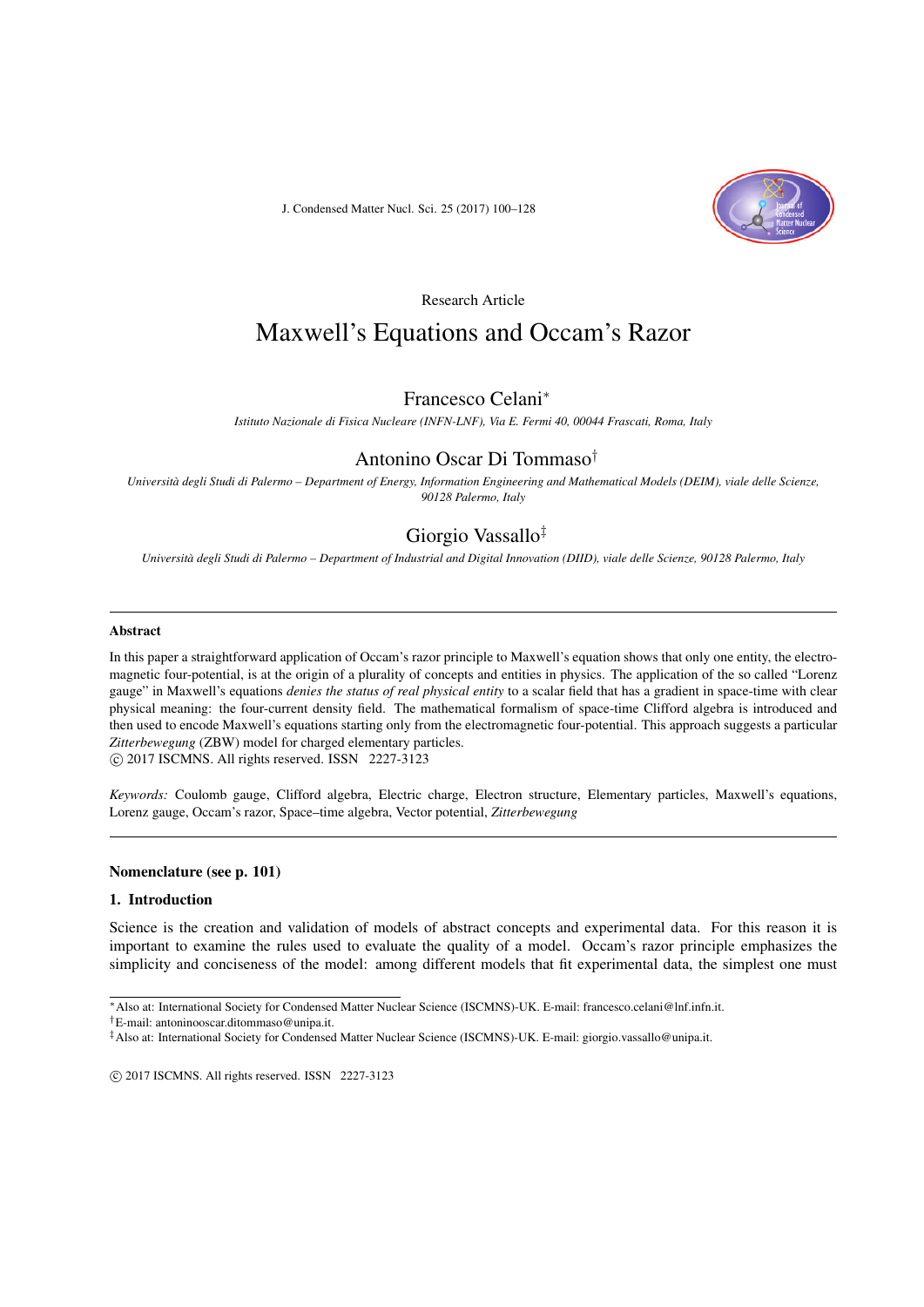#### Nomenclature

| Symbol                                      | Name                                                                          | SI units                                                  | Natural units (NU) |
|---------------------------------------------|-------------------------------------------------------------------------------|-----------------------------------------------------------|--------------------|
| $\bm{A}_\sqcap$                             | Electromagnetic four-potential                                                | $\overline{V}$ s m <sup>-1</sup>                          | eV                 |
|                                             | Four-position vector                                                          | m                                                         | $eV^{-1}$          |
| $\stackrel{r_{\Box}}{G}$                    | Electromagnetic field                                                         | $\rm V~s~m^{-2}$                                          | $eV^2$             |
| $\bm{F}$                                    | Electromagnetic field bivector                                                | V s m <sup><math>-2</math></sup>                          | $eV^2$             |
| $\boldsymbol{B}$                            | Flux density field                                                            | $V s m^{-2} = T$                                          | $eV^2$             |
| $\bm E$                                     | Electric field                                                                | $V m^{-1}$                                                | $eV^2$             |
| S                                           | Scalar field                                                                  | $\rm V~s~m^{-2}$                                          | $eV^2$             |
| $\boldsymbol{J}_{\square^e}$                | Four-current density                                                          | A $m^{-2}$                                                | $eV^3$             |
|                                             | Four-velocity vector                                                          | $\rm m~s^{-1}$                                            | $\mathbf{1}$       |
| $\overset{\boldsymbol{v}_{\Box}}{A'}$       | Electromagnetic eight-potential                                               | $V s m^{-1}$                                              | eV                 |
| $\boldsymbol{P}$                            | Pseudoscalar field                                                            | V s $m^{-2}$                                              | $eV^2$             |
| $\boldsymbol{J}_{\square^{\boldsymbol{m}}}$ | Magnetic four-current density                                                 | A s $m^{-3}$                                              | $eV^3$             |
| $\rho$                                      | Electric charge density                                                       | A s $m^{-3} = C m^{-3}$                                   | $eV^3$             |
| $\rho_{\rm m}$                              | Magnetic charge density                                                       | A $m^{-2}$                                                | $eV^3$             |
| x, y, z                                     | Space coordinates                                                             | $m^{(1)}$                                                 | $eV^{-1}$          |
| t                                           | Time variable                                                                 | $s^{(2)}$                                                 | $eV^{-1}$          |
| $\mathfrak{c}$                              | Light speed in vacuum                                                         | $2.99792458 \times 10^8$ m s <sup>-1</sup>                | 1                  |
| $\mu_0$                                     | Permeability of vacuum                                                        | $4\pi \times 10^{-7}$ V s A <sup>-1</sup> m <sup>-1</sup> | $4\pi$             |
| $\epsilon_0$                                | Dielectric constant of vacuum                                                 | $8.854187817 \times 10^{-12}$ A s (V m) <sup>-1</sup>     | $1/4\pi$           |
| $P_{\scriptscriptstyle\Box}$                | Electromag. four-momentum                                                     | $kg \text{ m s}^{-1}$                                     | eV                 |
| $\mathfrak S$                               | Generalized Poynting vector                                                   | $W m^{-2}$                                                | $eV^4$             |
| w                                           | Specific energy                                                               | $J m^{-3}$                                                | $eV^4$             |
|                                             | $^{(1)}$ 1.9732705 $\times$ 10 <sup>-7</sup> m $\approx$ 1 eV <sup>-1</sup> ; |                                                           |                    |

(2) <sup>6</sup>*.*<sup>5821220</sup> *<sup>×</sup>* <sup>10</sup>*−*<sup>16</sup> <sup>s</sup> *<sup>≈</sup>* <sup>1</sup> eV*−*<sup>1</sup> .

be preferred, i.e. the model that does not introduce concepts or entities that are not strictly necessary. The following sentences in Latin briefly illustrate this principle:

*Pluralitas non est ponenda sine necessitate. Frustra fit per plura quod potest fieri per pauciora. Entia non sunt multiplicanda praeter necessitatem.*

[1], which can be translated respectively as "plurality should not be posited without necessity", "it is futile to do with more things that which can be done with fewer" and "entities must not be multiplied beyond necessity".

According to this principle, the quality of a model can be measured by means of two fundamental parameters:

- (1) Good agreement of a model's predictions with experimental data and/or with other expected results.
- (2) The simplicity of a model, a value that is inversely related to the amount of information, concepts, entities, exceptions, postulates, parameters and variables used by the model itself.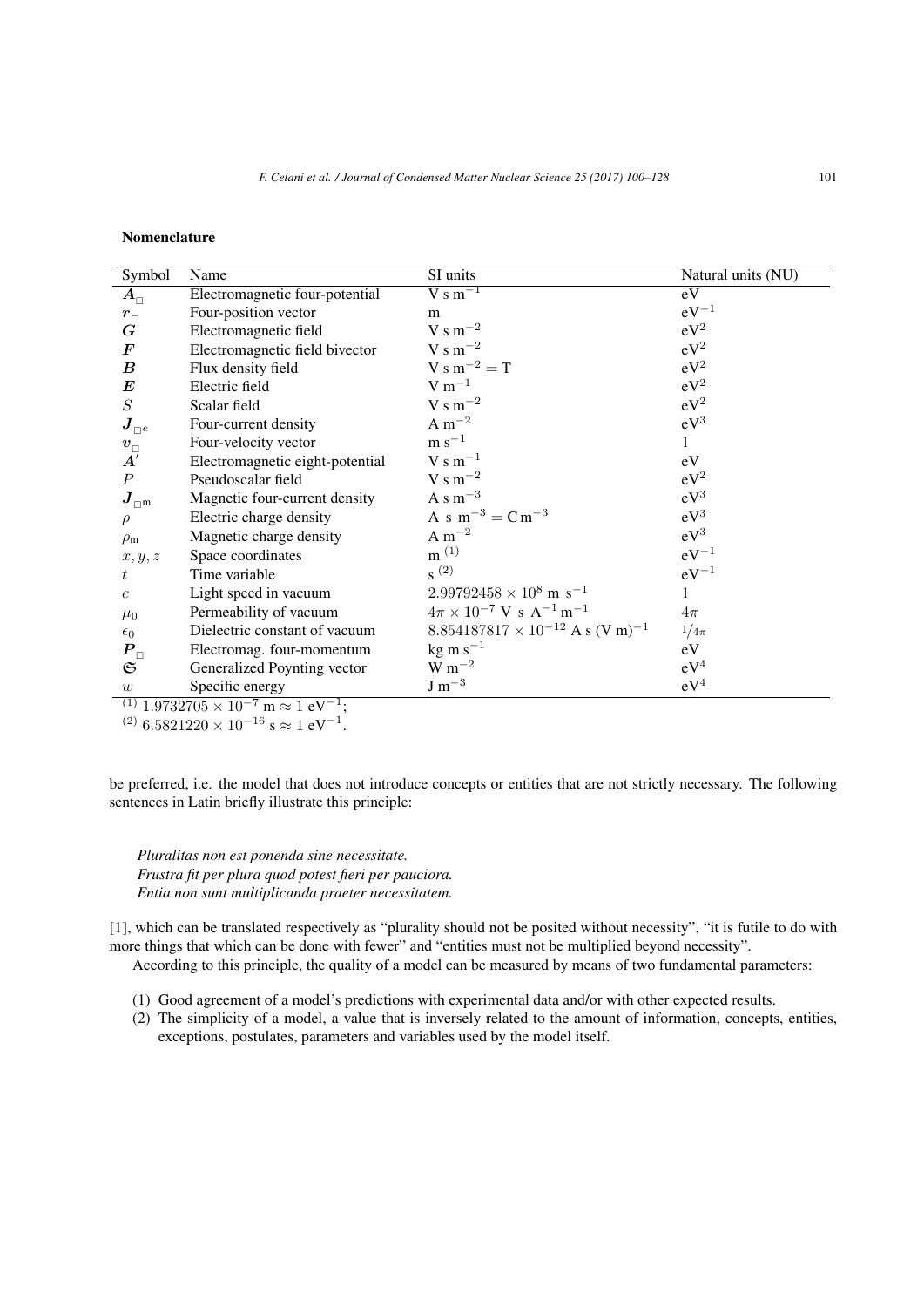These rules are universal ones and can be applied in many contexts [2]. From this point of view, the intuitive and simple framework of Clifford algebra is a natural choice.

In this paper, we introduce and use the space–time Clifford algebra, showing that only one fundamental physical entity is sufficient to describe the origin of electromagnetic fields and charges, i.e. the electromagnetic four-potential. The vector potential should not be viewed only as a mathematical tool but as a real physical entity, as suggested by the Aharonov–Bohm effect, a quantum mechanical phenomenon in which a charged particle is affected by the vector potential in regions in which the electromagnetic fields are null [3]. Actually, many papers deal with the application of geometric algebra to Maxwell's equation (see [4–9] and many others), but few of them deal with the concept of scalar field. Among the most interesting works we can find a paper by Bettini [5], two papers written by van Vlaenderen [10,11] and two papers of Hively [12,13].

In this paper we propose a reinterpretation of Maxwell's equations which does not use any gauge: the unique constraint is that the electromagnetic four-potential must be represented by a *harmonic* function, as proposed by Bettini [5]. This fact gives rise to an electromagnetic field composed not only of the classical electric and magnetic flux density fields, but also by a scalar field. The scalar field will be here investigated and it will be shown that its existence produces many interesting implications and consequences on the essence of electrical charges and currents. A brief and simple but essential introduction on the main fundamental properties of Clifford algebra is given preliminarily in this paper in order to encourage a particular interpretation of Maxwell's equations at the picometric scale.

This paper is composed of the following parts: Section 2 is a short introduction to Clifford algebra and its fundamental properties; Section 3 illustrates how Maxwell's equations can be derived from a four dimensional vector potential without using the Lorenz gauge; Section 4 deals with the main properties of the electromagnetic field, the derivation of Maxwell's equations from the Lagrangian density, the Lorentz force, the generalized Poynting vector, the symmetrical Maxwell's equations and, finally, in Section 5 some essential points are summarized.

#### 2. The Language of Scientific Knowledge

Scientific knowledge is expressed mathematically, but the importance of the optimal choice of the appropriate mathematical language is often underestimated [4–6,14]. The geometric algebra (Clifford algebra) formalism, according to Occam's razor principle, is by far the best choice for modern physics. Clifford algebra provides a simple and unifying mathematical language for coding geometric entities and operations [8,9,15]. It integrates different mathematical concepts highlighting geometrical meanings that are often hidden in the ordinary algebra.

A particular Clifford  $Cl_{p,q}$  algebra is defined in a space with  $n = p + q$  dimensions with an orthonormal base of *n* unitary vectors. The first *p* vectors of this base have positive squares, whereas the remaining ones have negative squares, as shown by the following equations:

$$
\gamma_i^2 = 1 \quad \text{with} \quad 1 \le i \le p,\tag{1}
$$

$$
\gamma_i^2 = -1 \quad \text{with} \quad p+1 \le i \le p+q,\tag{2}
$$

$$
\gamma_i \gamma_j = -\gamma_j \gamma_i \quad \text{with} \quad i \neq j,
$$
\n<sup>(3)</sup>

where  $\gamma_i$  are the unitary orthogonal vectors.

The geometrical product  $\gamma_i \gamma_j$  represents a "segment" of a unitary "area" of undefined shape in the plane identified by unitary vectors  $\gamma_i$  and  $\gamma_j$ . The product  $\gamma_1\gamma_2...\gamma_n$  represents a unitary, *n*-dimensional volume segment identified by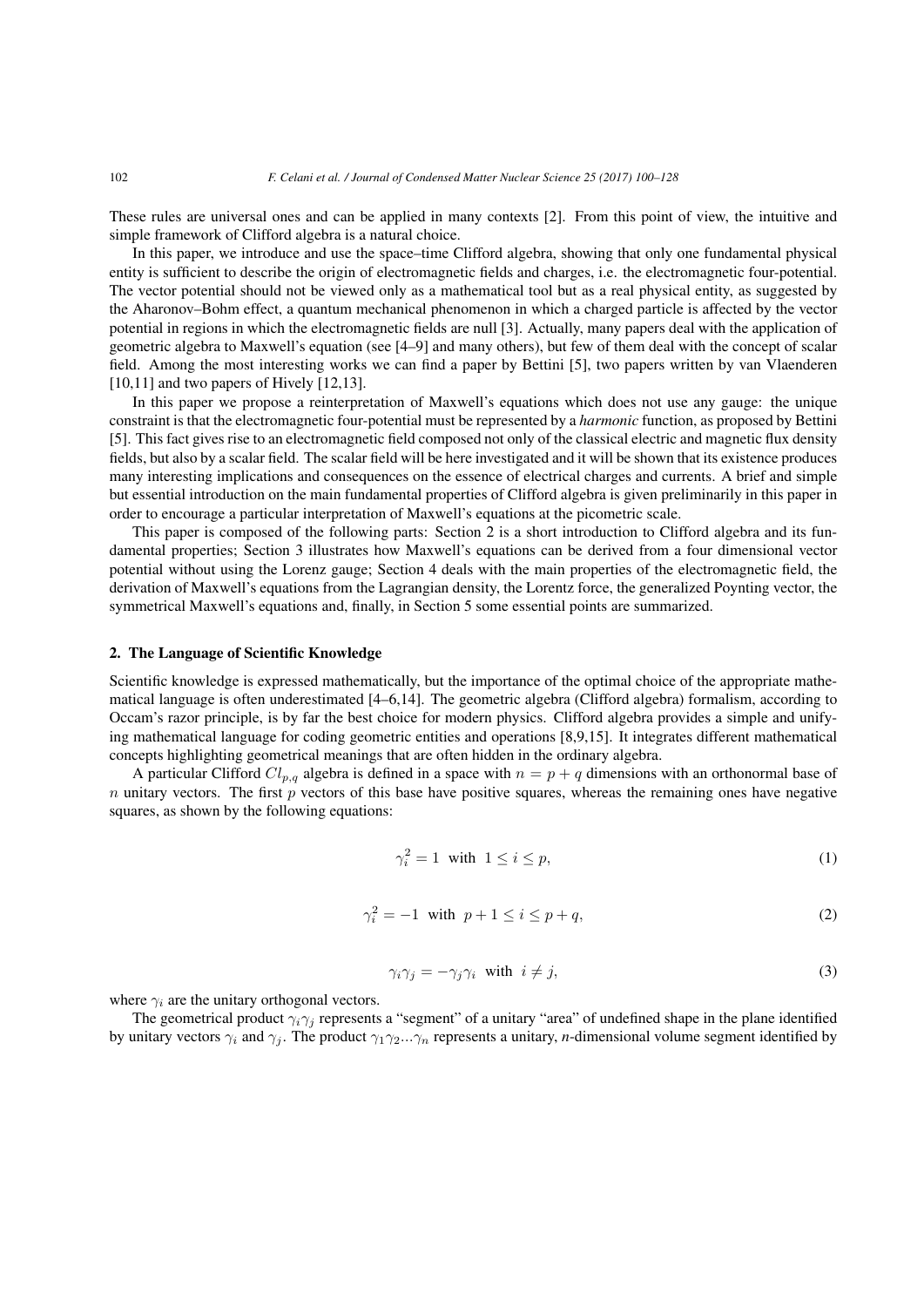| Blade                                                     | Bit mask | Grade            | hex.           |
|-----------------------------------------------------------|----------|------------------|----------------|
| 1                                                         | 0000     | $0$ (scalar)     | $\Omega$       |
| $\gamma_x$                                                | 0001     | 1 (vector)       | 1              |
| $\gamma_u$                                                | 0010     | 1 (vector)       | 2              |
| $\gamma_x \gamma_y = \gamma_{xy}$                         | 0011     | 2 (bivector)     | 3              |
| $\gamma_z$                                                | 0100     | 1 (vector)       | $\overline{4}$ |
| $\gamma_x \gamma_z = \gamma_{xz}$                         | 0101     | 2 (bivector)     | 5              |
| $\gamma_y \gamma_z = \gamma_{yz}$                         | 0110     | 2 (bivector)     | 6              |
| $\gamma_x \gamma_y \gamma_z = \gamma_{xyz} = I_{\Delta}$  | 0111     | 3 (pseudovector) | 7              |
| $\gamma_t$                                                | 1000     | 1 (vector)       | 8              |
| $\gamma_x \gamma_t = \gamma_{xt}$                         | 1001     | 2 (bivector)     | 9              |
| $\gamma_y \gamma_t = \gamma_{yt}$                         | 1010     | 2 (bivector)     | A              |
| $\gamma_x \gamma_y \gamma_t = \gamma_{xyt}$               | 1011     | 3 (pseudovector) | B              |
| $\gamma_z \gamma_t = \gamma_{zt}$                         | 1100     | 2 (bivector)     | C              |
| $\gamma_x \gamma_z \gamma_t = \gamma_{xzt}$               | 1101     | 3 (pseudovector) | D              |
| $\gamma_v \gamma_z \gamma_t = \gamma_{vzt}$               | 1110     | 3 (pseudovector) | E              |
| $\gamma_x \gamma_y \gamma_z \gamma_t = \gamma_{xyzt} = I$ | 1111     | 4 (pseudoscalar) | F              |

**Table 1.** Blades of space–time algebra  $(Cl_{3,1})$ .

the unitary vectors  $\gamma_1, \gamma_2, \ldots, \gamma_n$ . In the *n*-dimensional space no more than  $2^n$  elementary distinct "components" exist. Each of these entities corresponds to a particular subset of the orthonormal base vectors. The "grade" of these entities (called blades) is equal to the number of base vectors which are present within the subset. The blade of grade zero (empty set) is the dimensionless scalar unit. The number of blades of *k*th-grade in a *n*-dimensional space is equal to the binomial coefficient

$$
N_k = \binom{n}{k} = \frac{n!}{k!(n-k)!}.\tag{4}
$$

Using Clifford algebra there are two possible choices for the metric of space–time coordinates, namely  $Cl_{1,3}$  and *Cl*<sub>3,1</sub>. For *Cl*<sub>1,3</sub> (signature "+  $- - -$ ") we have

$$
\gamma_t^2 = -\gamma_x^2 = -\gamma_y^2 = -\gamma_z^2 = 1,
$$

whereas for  $Cl_{3,1}$  (signature "+ + +  $-$ ")

$$
\gamma_x^2=\gamma_y^2=\gamma_z^2=-\gamma_t^2=1.
$$

In *Cl*3*,*<sup>1</sup> algebra, which is used in this work, the spatial coordinates can be viewed as the familiar Cartesian coordinates of the Euclidean space. The 2<sup>4</sup> components of the  $Cl_{3,1}$  space–time Clifford algebra are listed in Table 1.

Each blade is associated to a real number, the blade value. The expression  $a\gamma_i\gamma_j$ , in which *a* is a real scalar, represents an area *a* of an undefined shape in the plane identified by vectors  $\gamma_i$  and  $\gamma_j$ .

Summing can be carried out only between coefficients of identical blades. If used for different blades the sum must be reinterpreted as a composition, in analogy with the concept of sum between real and imaginary parts of a complex number.

A multi-vector is a generic composition of one or more blades. Within an *n*-dimensional space a multi-vector is composed by no more than 2<sup>n</sup> blades. The geometrical product between two blades gives a blade which is obtained from the application of the *bitwise exclusive* OR operation between the bit mask of blades to be multiplied. The value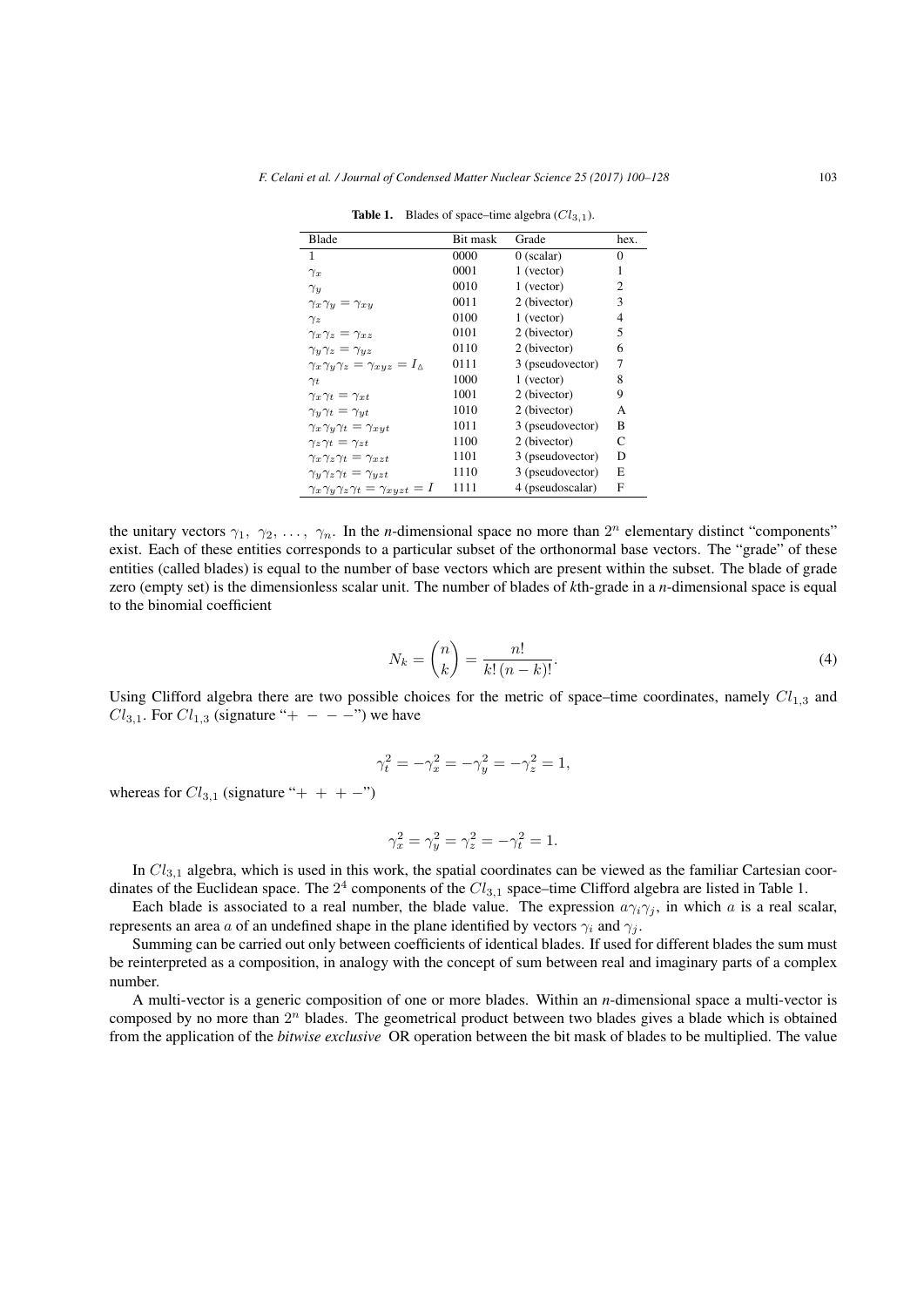of the resultant blade is equal to the product of the values of the operands multiplied by a sign which is a function of the two blades. For *Cl*3*,*<sup>1</sup> algebra the sign can be easily determined by means of Table 2, identifying the blades to be multiplied through their hexadecimal "label" taken from Table 1. In general, this product is not commutative. The sign table is obtained by the direct application of Eqs.  $(1)$ – $(3)$ .

There are other types of products in Clifford algebra, two of them are the wedge (symbol *∧*) and the scalar product (symbol *·*). The result is computed following the same rules of geometric product, but is zero in some cases:

- (1) the wedge product is always zero if the intersection between the set of base vectors of the first operand blade and the set of base vectors of the second operand blade is not empty;
- (2) the scalar product is always zero if the blade of the first operand is different from that of the second operand.

The geometric product of two vectors in Clifford algebra can be decomposed in a scalar product and a wedge product according to the relation

$$
uv = u \cdot v + u \wedge v. \tag{5}
$$

It is important to note that the space–time algebra of the four  $\gamma_i$  vectors is isomorphic to the algebra of Majorana matrices. The Majorana matrices are the Dirac gamma matrices times the imaginary unit.

Example 2.1. Some examples of the application of products are here reported referring to  $Cl_{3,1}$ :

$$
\gamma_x \gamma_y \gamma_x \gamma_y = -\gamma_x \gamma_x \gamma_y \gamma_y = -1,
$$

$$
\gamma_x \gamma_y \cdot \gamma_z \gamma_t = 0,
$$

**Table 2.** Signs of the geometrical product in the space–time algebra  $Cl_{3,1}$ .  $I = \gamma_{xyzt} = \gamma_x \gamma_y \gamma_z \gamma_t$ ,  $I_{\Delta} = \gamma_{xyz} = \gamma_x \gamma_y \gamma_z$ .

| Grade          | $\mathbf{0}$     |                | 1              | $\overline{c}$           |                | $\overline{2}$           | $\overline{2}$ | 3                        |                | $\overline{c}$ | $\overline{2}$ | 3              | $\overline{2}$ | 3              | 3              | $\overline{4}$  |
|----------------|------------------|----------------|----------------|--------------------------|----------------|--------------------------|----------------|--------------------------|----------------|----------------|----------------|----------------|----------------|----------------|----------------|-----------------|
| hex.           | $\boldsymbol{0}$ | 1              | $\overline{2}$ | 3                        | $\overline{4}$ | 5                        | 6              | 7                        | 8              | 9              | A              | B              | $\mathsf{C}$   | D              | E              | F               |
| Label          | $\mathbf{1}$     | $\gamma_x$     | $\gamma_y$     | $\gamma_{xy}$            | $\gamma_z$     | $\gamma_{xz}$            | $\gamma_{yz}$  | $I_\Delta$               | $\gamma_t$     | $\gamma_{xt}$  | $\gamma_{yt}$  | $\gamma_{xyt}$ | $\gamma_{zt}$  | $\gamma_{xzt}$ | $\gamma_{yzt}$ | Ι               |
| 1              | $+$              | $+$            | $\ddot{}$      | $+$                      | $+$            | $+$                      | $\ddot{}$      | $\ddot{}$                | $+$            | $+$            | $+$            | $+$            | $\ddot{}$      | $+$            | $\ddot{}$      | $+$             |
| $\gamma_x$     | $\ddot{}$        | $\ddot{}$      | $\ddot{}$      | $+$                      | $+$            | $\ddot{}$                | $\overline{+}$ | $\ddot{}$                | $\ddot{}$      | $\ddot{}$      | $\ddot{}$      | $\ddot{}$      | $\ddot{}$      | $\overline{+}$ | $\ddot{}$      | $+$             |
| $\gamma_y$     | $+$              | -              | $\overline{+}$ | -                        | $\ddot{}$      | -                        | $^{+}$         | -                        | $\pmb{+}$      | -              | $\overline{+}$ | -              | $\overline{+}$ |                | $\overline{+}$ |                 |
| $\gamma_{xy}$  | $+$              |                | $\overline{+}$ | $\overline{\phantom{0}}$ | $\ddot{}$      | $\overline{\phantom{0}}$ | $^{+}$         | $\overline{\phantom{0}}$ | $\overline{+}$ | -              | $\overline{+}$ | -              | $\overline{+}$ |                | $^+$           |                 |
| $\gamma_z$     | $^+$             |                |                | $\overline{+}$           | $+$            | -                        |                | $+$                      | $+$            |                |                | $\ddot{}$      | $\overline{+}$ |                |                | $\overline{+}$  |
| $\gamma_{xz}$  | $+$              |                |                | $\overline{+}$           | $+$            |                          |                | $+$                      | $\ddot{}$      |                |                | $\ddot{}$      | $\ddot{}$      |                |                | $\overline{+}$  |
| $\gamma_{yz}$  | $+$              | $^+$           |                |                          | $\ddot{}$      | $+$                      |                |                          | $\overline{+}$ | $\overline{+}$ |                |                | $\overline{+}$ | $\mathrm{+}$   |                |                 |
| $I_{\Delta}$   | $+$              | $\overline{+}$ |                |                          | $\ddot{}$      | $+$                      |                |                          | $\ddot{}$      | $\overline{+}$ |                |                | $\pmb{+}$      | $\overline{+}$ |                |                 |
| $\gamma_t$     | $\ddot{}$        |                |                | $\overline{+}$           | —              | $^{+}$                   | $^{+}$         |                          |                | $\overline{+}$ | $+$            |                | $\pmb{+}$      |                |                | $^{\mathrm{+}}$ |
| $\gamma_{xt}$  | $\overline{+}$   |                |                | $\overline{+}$           | -              | $^{+}$                   | $\overline{+}$ |                          |                | $\overline{+}$ | $+$            |                | $\overline{+}$ |                |                | $^+$            |
| $\gamma_{yt}$  | $\ddot{}$        | $\overline{+}$ |                |                          |                |                          | $\overline{+}$ | $+$                      |                |                | $+$            | $+$            | $\ddot{}$      | $\overline{+}$ |                |                 |
| $\gamma_{xyt}$ | $+$              | $\overline{+}$ |                |                          |                |                          | $+$            | $\ddot{}$                |                |                | $+$            | $+$            | $\ddot{}$      | $\overline{+}$ |                |                 |
| $\gamma_{zt}$  | $+$              | $\overline{+}$ | $\overline{+}$ | $\ddot{}$                |                |                          |                |                          |                |                |                |                | $+$            | $+$            | $\overline{+}$ | $\overline{+}$  |
| $\gamma_{xzt}$ | $^{+}$           | $\ddot{}$      | $\ddot{}$      | $\ddot{}$                |                |                          |                |                          |                |                |                |                | $^+$           | $+$            | $\overline{+}$ | $+$             |
| $\gamma_{yzt}$ | $\ddot{}$        |                | $\overline{+}$ |                          |                | $^{+}$                   |                | $^{+}$                   |                | $^{+}$         |                | $\overline{+}$ | $\overline{+}$ |                | $\overline{+}$ |                 |
| Ι              | $\ddot{}$        |                | $\overline{+}$ |                          |                | $^{+}$                   |                | $^{+}$                   |                | $\overline{+}$ |                | $^{+}$         | $^+$           |                | $\,{}^+$       |                 |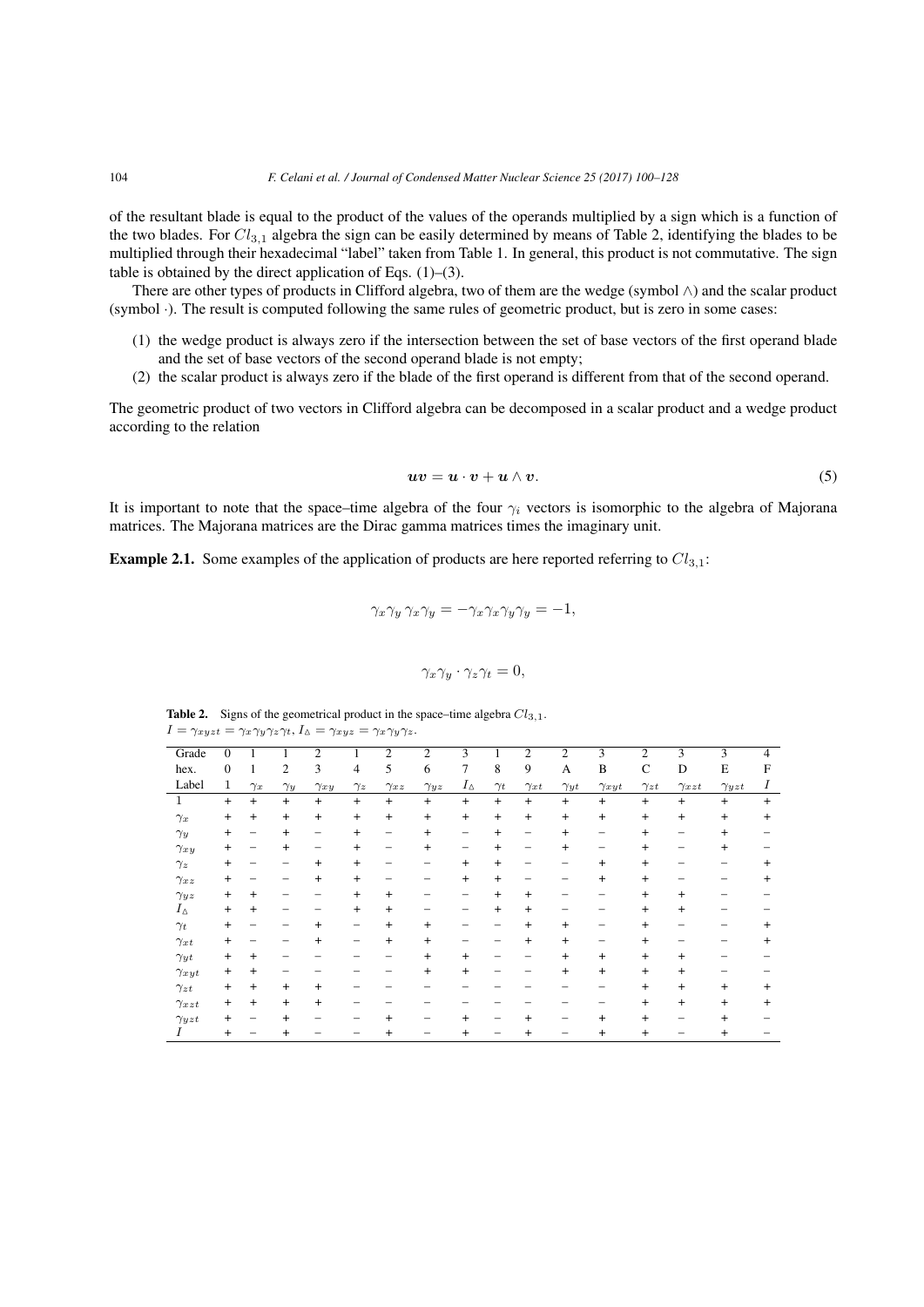$$
a\gamma_x\gamma_y \wedge b\gamma_z = ab\gamma_x\gamma_y\gamma_z,
$$
  

$$
\gamma_x\gamma_y \wedge \gamma_y = 0,
$$
  

$$
\gamma_x\gamma_y \wedge \gamma_z\gamma_t = \gamma_x\gamma_y\gamma_z\gamma_t,
$$
  

$$
\gamma_x \cdot \gamma_y = 0,
$$

$$
(\gamma_x + \gamma_t)^2 = (\gamma_x + \gamma_t)(\gamma_x + \gamma_t) = \gamma_x^2 + \gamma_x \gamma_t + \gamma_t \gamma_x + \gamma_t^2 = 1 + \gamma_x \gamma_t - \gamma_x \gamma_t - 1 = 0
$$
  
(example of light-like vector, the square is 0),

$$
(\gamma_x + \gamma_y)^2 = (\gamma_x + \gamma_y)(\gamma_x + \gamma_y) = \gamma_x^2 + \gamma_x\gamma_y + \gamma_y\gamma_x + \gamma_y^2 = 1 + \gamma_x\gamma_y - \gamma_x\gamma_y + 1 = 2
$$

(example of space-like vector, the square is  $> 0$ ),

$$
(a\gamma_t)^2 = -a^2
$$

(example of time-like vector, the square is  $<$  0),

 $(a\gamma_x + b\gamma_y)^2 = (a\gamma_x + b\gamma_y)(a\gamma_x + b\gamma_y) = a^2\gamma_x^2 + ab\gamma_x\gamma_y + ba\gamma_y\gamma_x + b^2\gamma_y^2 = a^2 + ab\gamma_x\gamma_y - ab\gamma_x\gamma_y + b^2 = a^2 + b^2$ (always a space-like vector),

 $(a\gamma_x + b\gamma_t)^2 = (a\gamma_x + b\gamma_t)(a\gamma_x + b\gamma_t) = a^2\gamma_x^2 + ab\gamma_x\gamma_t + ba\gamma_t\gamma_x + b^2\gamma_t^2 = a^2 + ab\gamma_x\gamma_t - ab\gamma_x\gamma_t - b^2 = a^2 - b^2$ (light-like if  $a = b$ , time-like if  $a < b$ , space-like if  $a > b$ ).

In these examples *a* and *b* are generic real scalars.

#### 2.1. Reflection and rotation of vectors

In order to perform a mirror reflection of a vector with respect to a plane, the following formula holds in Clifford algebra:

$$
a' = -mam,\t\t(6)
$$

where  $m$  is the unitary vector orthogonal to surface  $\alpha$ , as shown in Fig. 1. As a matter of fact, if

$$
\pmb a = \pmb a_\perp + \pmb a_\parallel,
$$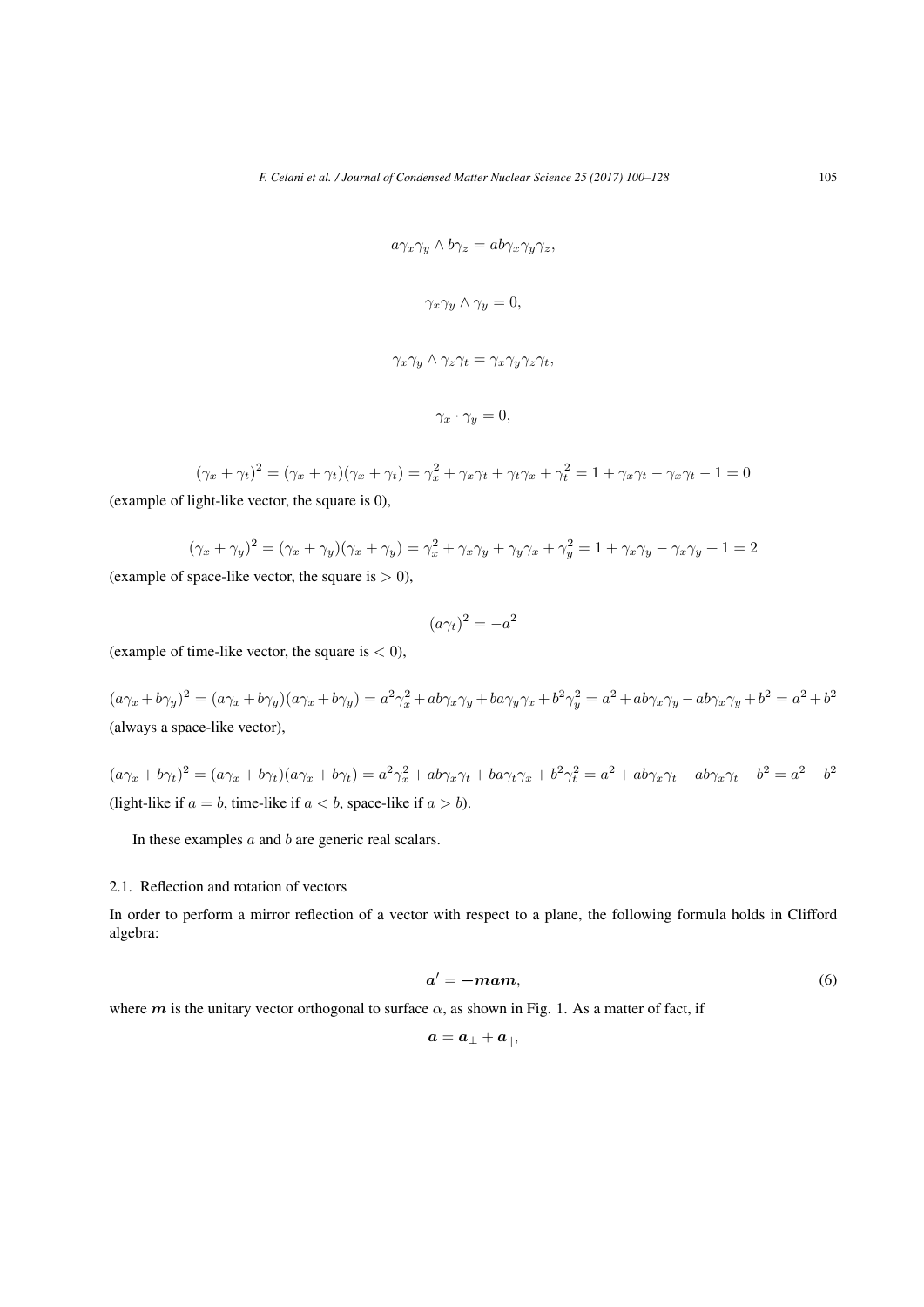

Figure 1. Reflection of a vector with respect to plane *α*.

where  $a_\perp$  and  $a_\parallel$  are the orthogonal and the parallel components of vector  $a$  respectively, then

$$
\begin{aligned} \boldsymbol{a}^{\prime} & = -\boldsymbol{m}\left(\boldsymbol{a}_{\perp}+\boldsymbol{a}_{\parallel}\right)\boldsymbol{m} = -\boldsymbol{m}\boldsymbol{a}_{\perp}\boldsymbol{m} - \boldsymbol{m}\boldsymbol{a}_{\parallel}\boldsymbol{m} \\ & = \boldsymbol{a}_{\perp}\boldsymbol{m}^2 - \boldsymbol{a}_{\parallel}\boldsymbol{m}^2 = \boldsymbol{a}_{\perp} - \boldsymbol{a}_{\parallel}. \end{aligned}
$$

This operation is justified by the fact that the product between parallel vectors commutes, i.e.

$$
\boldsymbol{m} \boldsymbol{a}_{\parallel} = \boldsymbol{a}_{\parallel} \boldsymbol{m},
$$

whereas the product between orthogonal vectors anti-commutes, i.e.

$$
ma_\perp=-a_\perp m.
$$

If vector *a ′* in now reflected again with respect unitary vector *n* rotated with respect to *m* by an angle *θ/*2 we obtain

$$
a'' = na'n = nmann. \tag{7}
$$

Vector  $a''$  is rotated, with respect to vector  $a$ , by an angle  $\theta$  on the common plane of the two-vector  $m$  and  $n$  as shown in Fig. 2.

The rotation of vector  $\alpha$  can be described also by the following formula

$$
a'' = Ra\tilde{R} = e^{-b\frac{\theta}{2}}ae^{b\frac{\theta}{2}},\tag{8}
$$

where  $R = nm$ ,  $\tilde{R} = mn$  and the bivector  $b = m \wedge n$  is a segment of the surface on which vector *a* is rotated.

The product of two vectors is called rotor. We remember that

$$
R=nm=m\cdot n-m\wedge n
$$

and

$$
\tilde{\bm{R}} = \bm{m}\bm{n} = \bm{m}\cdot\bm{n} + \bm{m}\wedge\bm{n}
$$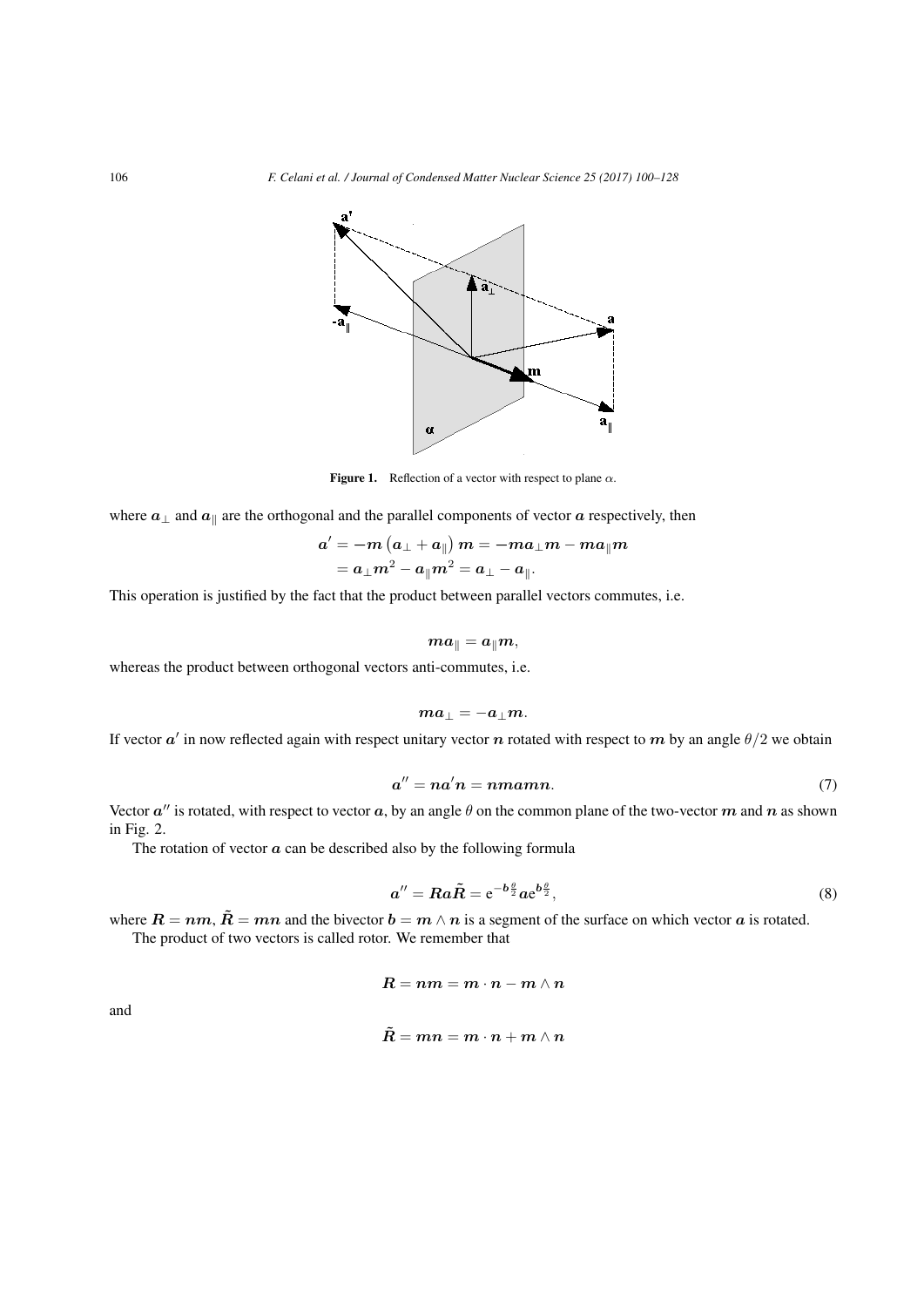*F. Celani et al. / Journal of Condensed Matter Nuclear Science 25 (2017) 100–128* 107



Figure 2. Rotation of vector  $\alpha$  due to two subsequent reflections

It is important to note that these rules are independent from the signature, and for this reason they are also valid for four-vectors of the space–time algebra. In particular, rotors with pure spatial bivector parts (such as  $\gamma_x \gamma_y \vartheta/2$ ) generate ordinary rotations, whereas rotors containing bivectors with the term  $\gamma_t$  (such as  $\gamma_z \gamma_t \vartheta/2$ ) generate hyperbolic rotations. Rotors operations are a very powerful geometric tool and some hardware implementations have been attempted [16].

#### 3. The Electromagnetic Field and the Wave Function

The behavior of electromagnetic waves was described in 1865 by James Clerk Maxwell in his work "Dynamical Theory of the Electromagnetic Field". Maxwell's equations are a system of partial differential equations, where different concepts are employed: electric field, flux density (or magnetic) field, charge density and current density [4–6].

In order to study the undulatory behavior of particles, the concept of wave function was introduced. Following the interpretation of Born, the square of this function represents the probability density to find a particle in a point of the space, just like the undulatory theory of light, whose intensity is given by the square of the electromagnetic wave amplitude. Now, following the principle of Occam's razor, which suggests carefulness in the introduction of new concepts, we consider two interesting possibilities:

- (1) find a common origin of the conceptual entities used in Maxwell's equations;
- (2) consider the wave function as a particular reformulation of concepts/entities already present in Maxwell's equations.

#### 3.1. The electromagnetic potential

Maxwell's equations can be reinterpreted by means of a unique entity, namely, the vector potential with four components, as defined by the following equation:

$$
\mathbf{A}_{\Box}(\mathbf{r}_{\Box}) = \gamma_x A_x(\mathbf{r}_{\Box}) + \gamma_y A_y(\mathbf{r}_{\Box}) + \gamma_z A_z(\mathbf{r}_{\Box}) + \gamma_t A_t(\mathbf{r}_{\Box}), \qquad (9)
$$

where each of the vector potential components  $A_x$ ,  $A_y$ ,  $A_z$  and  $A_t$  are functions of the space–time coordinates and  $r_{\Box}(x, y, z, t) = \gamma_x x + \gamma_y y + \gamma_z z - \gamma_t ct = r_{\Delta} - \gamma_t ct$  is the position vector in space-time. From now on in the four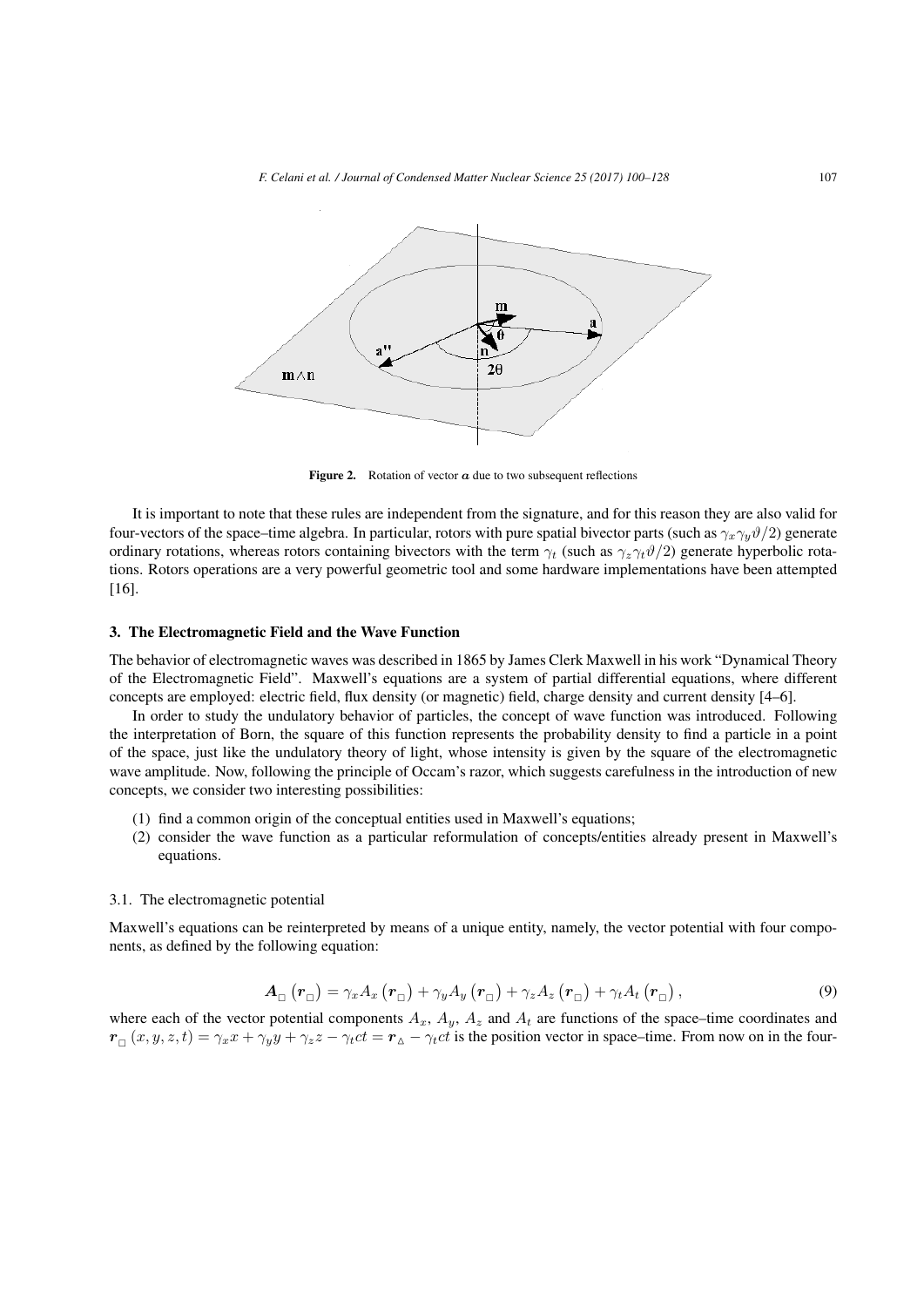potential and in other field quantities the variable  $r_{\Box}$  will be omitted for simplicity. The four-potential has dimension in SI units equal to V s m*−*<sup>1</sup> . Two basic assumptions are made:

- (1) the vector potential field  $A_{\Box}$  is represented by a *harmonic* function;
- (2) the space is homogeneous, linear and isotropic.

Therefore, we assume a function that links a vector of four components to each point of the space–time as the unique source of Maxwell's equations entities.

We use the following definition of the operator *∂* in space–time algebra

$$
\partial = \gamma_x \frac{\partial}{\partial x} + \gamma_y \frac{\partial}{\partial y} + \gamma_z \frac{\partial}{\partial z} + \gamma_t \frac{1}{c} \frac{\partial}{\partial t} = \nabla + \gamma_t \frac{1}{c} \frac{\partial}{\partial t},\tag{10}
$$

where

$$
\nabla = \gamma_x \frac{\partial}{\partial x} + \gamma_y \frac{\partial}{\partial y} + \gamma_z \frac{\partial}{\partial z} \quad \text{and} \quad c = \frac{1}{\sqrt{\epsilon_0 \mu_0}}.
$$

If  $A_{\Box}$  is the vector potential defined by (9) the following expression can be written:

$$
\partial A_{\Box} = \partial \cdot A_{\Box} + \partial \wedge A_{\Box} = S + F = G,\tag{11}
$$

where

$$
G(x, y, z, t) = S + \gamma_x \gamma_t F_{xt} + \gamma_y \gamma_t F_{yt} + \gamma_z \gamma_t F_{zt} + \gamma_y \gamma_z F_{yz} + \gamma_x \gamma_z F_{xz} + \gamma_x \gamma_y F_{xy}.
$$
 (12)

Expanding (11), by considering the products as shown in Table 3 and by collecting all terms with the same blade, the following set of equations is found:

$$
\partial \cdot A_{\square} = S = \frac{\partial A_x}{\partial x} + \frac{\partial A_y}{\partial y} + \frac{\partial A_z}{\partial z} - \frac{1}{c} \frac{\partial A_t}{\partial t},\tag{13}
$$

$$
\gamma_x \gamma_t F_{xt} = \gamma_x \gamma_t \frac{1}{c} E_x = \gamma_x \gamma_t \left( \frac{\partial A_t}{\partial x} - \frac{1}{c} \frac{\partial A_x}{\partial t} \right),\tag{14}
$$

$$
\gamma_y \gamma_t F_{yt} = \gamma_y \gamma_t \frac{1}{c} E_y = \gamma_y \gamma_t \left( \frac{\partial A_t}{\partial y} - \frac{1}{c} \frac{\partial A_y}{\partial t} \right),\tag{15}
$$

$$
\gamma_z \gamma_t F_{zt} = \gamma_z \gamma_t \frac{1}{c} E_z = \gamma_z \gamma_t \left( \frac{\partial A_t}{\partial z} - \frac{1}{c} \frac{\partial A_z}{\partial t} \right),\tag{16}
$$

$$
\gamma_y \gamma_z F_{yz} = \gamma_y \gamma_z B_x = \gamma_y \gamma_z \left( \frac{\partial A_z}{\partial y} - \frac{\partial A_y}{\partial z}, \right),\tag{17}
$$

$$
\gamma_x \gamma_z F_{xz} = -\gamma_x \gamma_z B_y = \gamma_x \gamma_z \left( \frac{\partial A_z}{\partial x} - \frac{\partial A_x}{\partial z} \right),\tag{18}
$$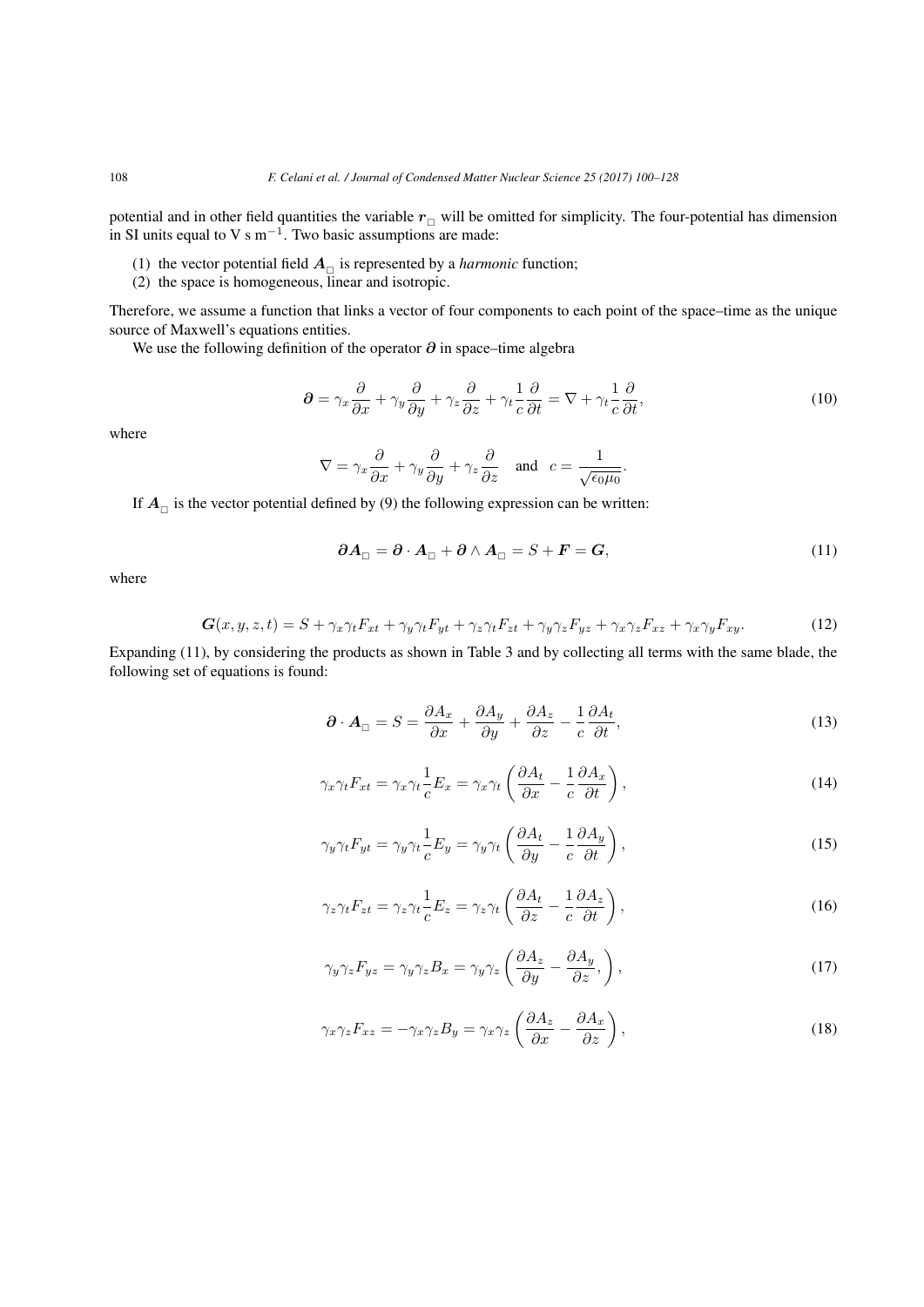| $\partial A_\sqcap$                                | $\gamma_x A_x$                                                  | $\gamma_u A_u$                                       | $\gamma_z A_z$                                                  | $\gamma_t A_t$                                      |
|----------------------------------------------------|-----------------------------------------------------------------|------------------------------------------------------|-----------------------------------------------------------------|-----------------------------------------------------|
| $\gamma_x \frac{\partial}{\partial x}$             | $\frac{\partial A_x}{\partial x}$                               | $\gamma_x \gamma_y \frac{\partial A_y}{\partial x}$  | $\gamma_x \gamma_z \frac{\partial A_z}{\partial x}$             | $\gamma_x \gamma_t \frac{\partial A_t}{\partial x}$ |
| $\gamma_y \frac{\partial}{\partial y}$             | $\frac{\partial A_x}{\partial y}$<br>$-\gamma_x \gamma_y$       | $\frac{\partial A_y}{\partial y}$                    | $\gamma_y \gamma_z \frac{\partial A_z}{\partial y}$             | $\gamma_y \gamma_t \frac{\partial A_t}{\partial y}$ |
| $\gamma_z \frac{\partial}{\partial z}$             | $-\gamma_x \gamma_z \frac{\partial A_x}{\partial z}$            | $-\gamma_y \gamma_z \frac{\partial A_y}{\partial z}$ | $\frac{\partial A_z}{\partial z}$                               | $\gamma_z \gamma_t \frac{\partial A_t}{\partial z}$ |
| $\gamma_t \frac{1}{c} \frac{\partial}{\partial t}$ | $\gamma_x \gamma_t \frac{1}{c} \frac{\partial A_x}{\partial t}$ | $-\gamma_y \gamma_t = \frac{1}{\sqrt{2t}}$           | $\gamma_z \gamma_t \frac{1}{c} \frac{\partial A_z}{\partial t}$ |                                                     |

## Table 3. Products *∂A* .

$$
\gamma_x \gamma_y F_{xy} = \gamma_x \gamma_y B_z = \gamma_x \gamma_y \left( \frac{\partial A_y}{\partial x} - \frac{\partial A_x}{\partial y} \right),\tag{19}
$$

where  $S = S_1 + S_2 + S_3 + S_4$  is a scalar field, whose meaning will be clarified later. It is to be noted that equating (13) to zero, i.e.  $S = 0$ , gives an expression that takes the form of the "Lorenz gauge" condition if  $A_t = -\varphi/c$ , where  $\varphi$  is the scalar potential of the electric field [4,8,10,17].

Equation (13) can be rewritten as

$$
S = \nabla \cdot \mathbf{A}_{\Delta} - \frac{1}{c} \frac{\partial A_t}{\partial t},\tag{20}
$$

where  $A_{\Delta} = \gamma_x A_x + \gamma_y A_y + \gamma_z A_z$  is the usual three-component vector potential.

Using the so-called "Lorenz gauge" the scalar field *S* is considered zero everywhere, *denying its status of a real physical entity* [5]. Same consideration can be done for the "Coulomb gauge" that assign zero value to each addendum  $S_i$ . We simply do not apply any "gauge", apart from defining  $A_{\Box}$  as a harmonic function. According to our point of view, both Lorenz and Coulomb "gauges" should be considered just as boundary conditions and the scalar field *S*, although not directly observable, has a gradient in space–time with a clear physical meaning. Similar considerations are normally presented in electromagnetism to introduce the concept of vector potential, that is a not directly measurable field. The components of the geometric product  $\partial A_{\Box}$  are shown in Table 3. An electromagnetic field *G* with seven components emerges, composed by one scalar and six bivectors.

Table 4 represents the relation between the fundamental electromagnetic entities and the space–time components of the vector potential  $A_{\Box}$ .

Table 4. Relation between electromagnetic entities and the vector potential  $A_{\Box}$ .

|                                                    | $\gamma_x A_x$ | $\gamma_y A_y$      | $\gamma_z A_z$      | Yt $A_t$            |
|----------------------------------------------------|----------------|---------------------|---------------------|---------------------|
| $\gamma_x$ .                                       |                | $B_{z1}$            | $B_{y1}$            | $\frac{1}{c}E_{x1}$ |
| $\gamma_y \frac{\partial}{\partial y}$             | $B_{z2}$       | $S_{2}$             | $B_{x1}$            | $\frac{1}{c}E_{y1}$ |
| $\gamma_z \frac{\partial}{\partial z}$             | $B_{y2}$       | $B_{x2}$            | $\scriptstyle S_3$  | $\frac{1}{c}E_{z1}$ |
| $\gamma_t \frac{1}{c} \frac{\partial}{\partial t}$ | $E_{x2}$       | $\frac{1}{c}E_{y2}$ | $\frac{1}{2}E_{z2}$ | $\mathcal{S}_4$     |

The set of equations from (14) to (19) can be rewritten also in the following way: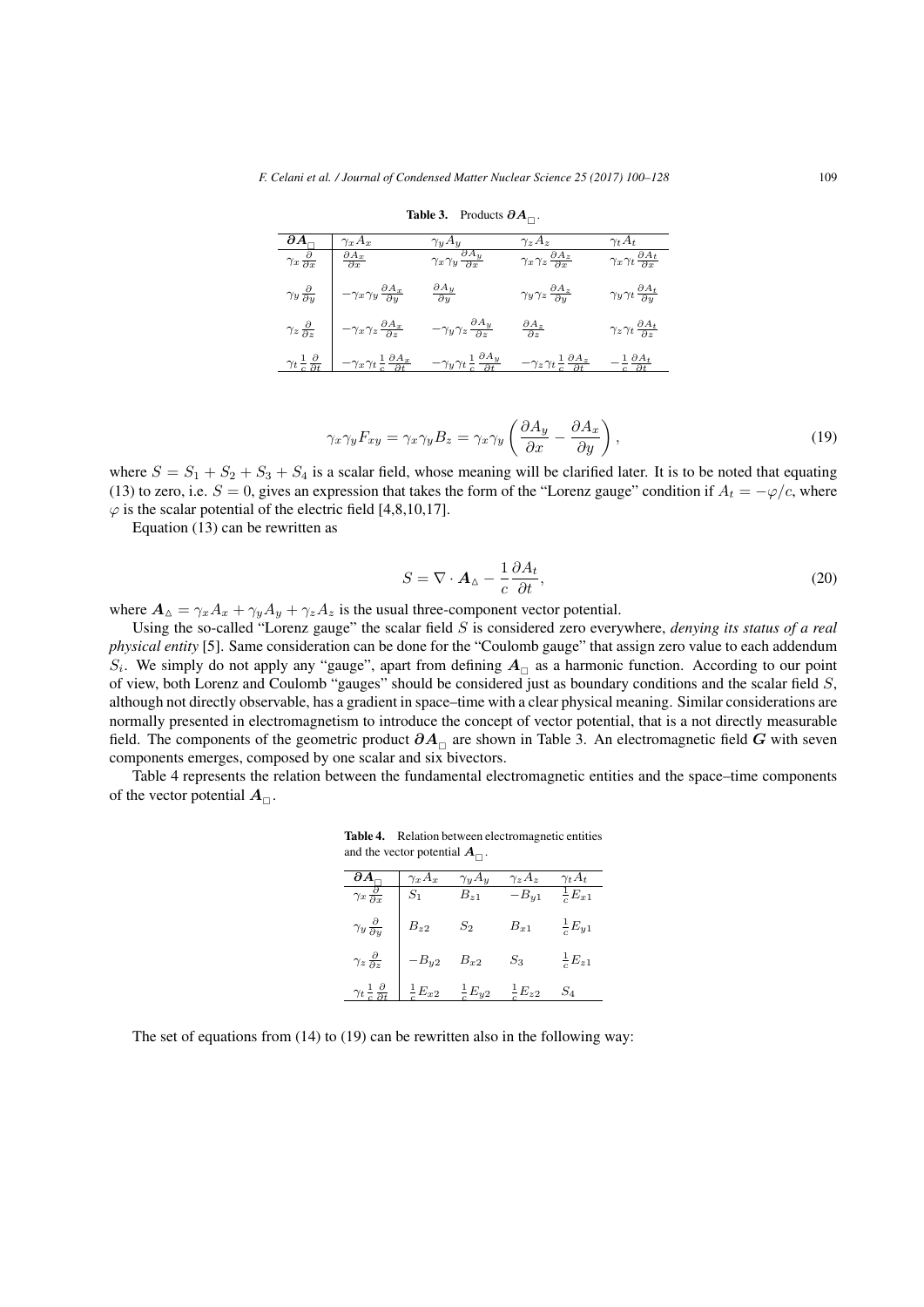$$
E_x = c \frac{\partial A_t}{\partial x} - \frac{\partial A_x}{\partial t} \tag{21}
$$

$$
E_y = c \frac{\partial A_t}{\partial y} - \frac{\partial A_y}{\partial t} \tag{22}
$$

$$
E_z = c \frac{\partial A_t}{\partial z} - \frac{\partial A_z}{\partial t} \tag{23}
$$

$$
B_x = \frac{\partial A_z}{\partial y} - \frac{\partial A_y}{\partial z} \tag{24}
$$

$$
B_y = -\frac{\partial A_z}{\partial x} + \frac{\partial A_x}{\partial z} \tag{25}
$$

$$
B_z = \frac{\partial A_y}{\partial x} - \frac{\partial A_x}{\partial y},\tag{26}
$$

where

$$
\mathbf{E} = \gamma_x E_x + \gamma_y E_y + \gamma_z E_z = c \nabla A_t - \frac{\partial \mathbf{A}_{\Delta}}{\partial t},\tag{27}
$$

$$
\boldsymbol{B} = \gamma_x B_x + \gamma_y B_y + \gamma_z B_z = \nabla \times \boldsymbol{A}_{\Delta}.
$$
\n(28)

The sum of all diagonal elements in Table 3 represents the scalar product

$$
S = \partial \cdot A_{\Box},\tag{29}
$$

whereas the sum of all extra-diagonal elements gives the six components of electromagnetic bivector *F*

$$
F = \partial \wedge A_{\Box}.
$$
 (30)

Referring to the function  $G$ , it is possible to note that the "electromagnetic field" is characterized by seven values: three for the electric field, three for the flux density field and one for the scalar field *S*.

With reference to Table 4 the electromagnetic field *G* can also be expressed as

$$
G(x, y, z, t) = S + F = S + \gamma_x \gamma_t \frac{E_x}{c} + \gamma_y \gamma_t \frac{E_y}{c} + \gamma_z \gamma_t \frac{E_z}{c} + \gamma_y \gamma_z B_x - \gamma_x \gamma_z B_y + \gamma_x \gamma_y B_z
$$
  
=  $S + \frac{1}{c} E \gamma_t + I B \gamma_t = S + \frac{1}{c} (E + I c B) \gamma_t,$  (31)

where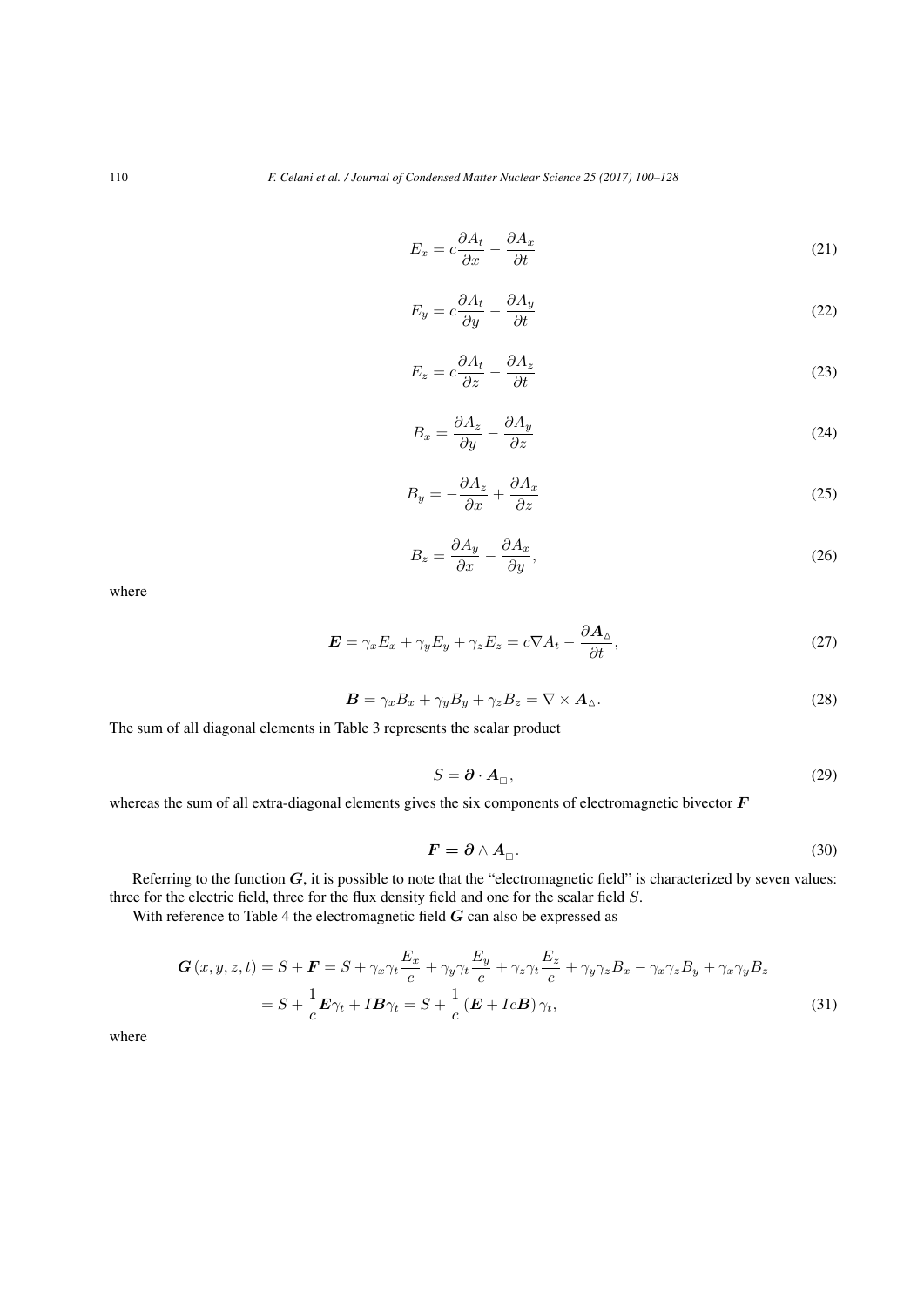$$
I = \gamma_x \gamma_y \gamma_z \gamma_t \tag{32}
$$

is the unitary pseudoscalar and

$$
\boldsymbol{F} = \frac{1}{c}\boldsymbol{E}\gamma_t + I\boldsymbol{B}\gamma_t = \frac{1}{c}\left(\boldsymbol{E} + Ic\boldsymbol{B}\right)\gamma_t.
$$
\n(33)

On the other hand, with reference to Table 3, the electromagnetic field *G* can be expressed in the following compact form

$$
\mathbf{G}\left(x,y,z,t\right) = \nabla \cdot \mathbf{A}_{\Delta} - \frac{1}{c} \frac{\partial A_t}{\partial t} + \nabla A_t \gamma_t - \frac{1}{c} \frac{\partial \mathbf{A}_{\Delta}}{\partial t} \gamma_t + I \nabla \times \mathbf{A}_{\Delta} \gamma_t,\tag{34}
$$

which again results in Eqs. (20), (27) and (28) by taking (31) into account.

#### 3.2. Maxwell's equations

Now, by applying the operator *∂* to the multivector *G* (11) and equating it to zero, a new expression is found, i.e.

$$
\partial G = \partial^2 A_{\square} = 0,\tag{35}
$$

whose components are shown in Table 5. The equation *∂G* = 0 *can be seen as an extension in four dimensions of the Cauchy-Riemann conditions for analytic functions of a complex (two dimensional) variable* [15,18]. In [18] Hestenes writes: *"Members of this audience will recognize ψ*<sup>0</sup> = 0 *as a generalization of the Cauchy–Riemann equations to space–time, so we can expect it to have a rich variety of solutions. The problem is to pick out those solutions with physical significance.*". In fact, if  $A_{\Box}$  is harmonic then

$$
\partial^2 A_{\square} = \nabla^2 A_{\square} - \frac{1}{c^2} \frac{\partial^2 A_{\square}}{\partial t^2} = 0,
$$
\n(36)

which represents the wave equation of the four-potential and where

$$
\partial^2 = \frac{\partial^2}{\partial x^2} + \frac{\partial^2}{\partial y^2} + \frac{\partial^2}{\partial z^2} - \frac{1}{c^2} \frac{\partial^2}{\partial t^2} = \nabla^2 - \frac{1}{c^2} \frac{\partial^2}{\partial t^2}.
$$

It should be noted that in our case, considering the scalar field  $S \neq 0$  and  $A_{\Box}$  harmonic, (36) is always homogeneous.

By collecting all common factors contained in Table 5 the following equations are derived:

$$
\gamma_x \left( \frac{\partial S}{\partial x} - \frac{\partial B_z}{\partial y} + \frac{\partial B_y}{\partial z} + \frac{1}{c^2} \frac{\partial E_x}{\partial t} \right) = 0,\tag{37}
$$

$$
\gamma_y \left( \frac{\partial B_z}{\partial x} + \frac{\partial S}{\partial y} - \frac{\partial B_x}{\partial z} + \frac{1}{c^2} \frac{\partial E_y}{\partial t} \right) = 0,\tag{38}
$$

$$
\gamma_z \left( -\frac{\partial B_y}{\partial x} + \frac{\partial B_x}{\partial y} + \frac{\partial S}{\partial z} + \frac{1}{c^2} \frac{\partial E_z}{\partial t} \right) = 0,\tag{39}
$$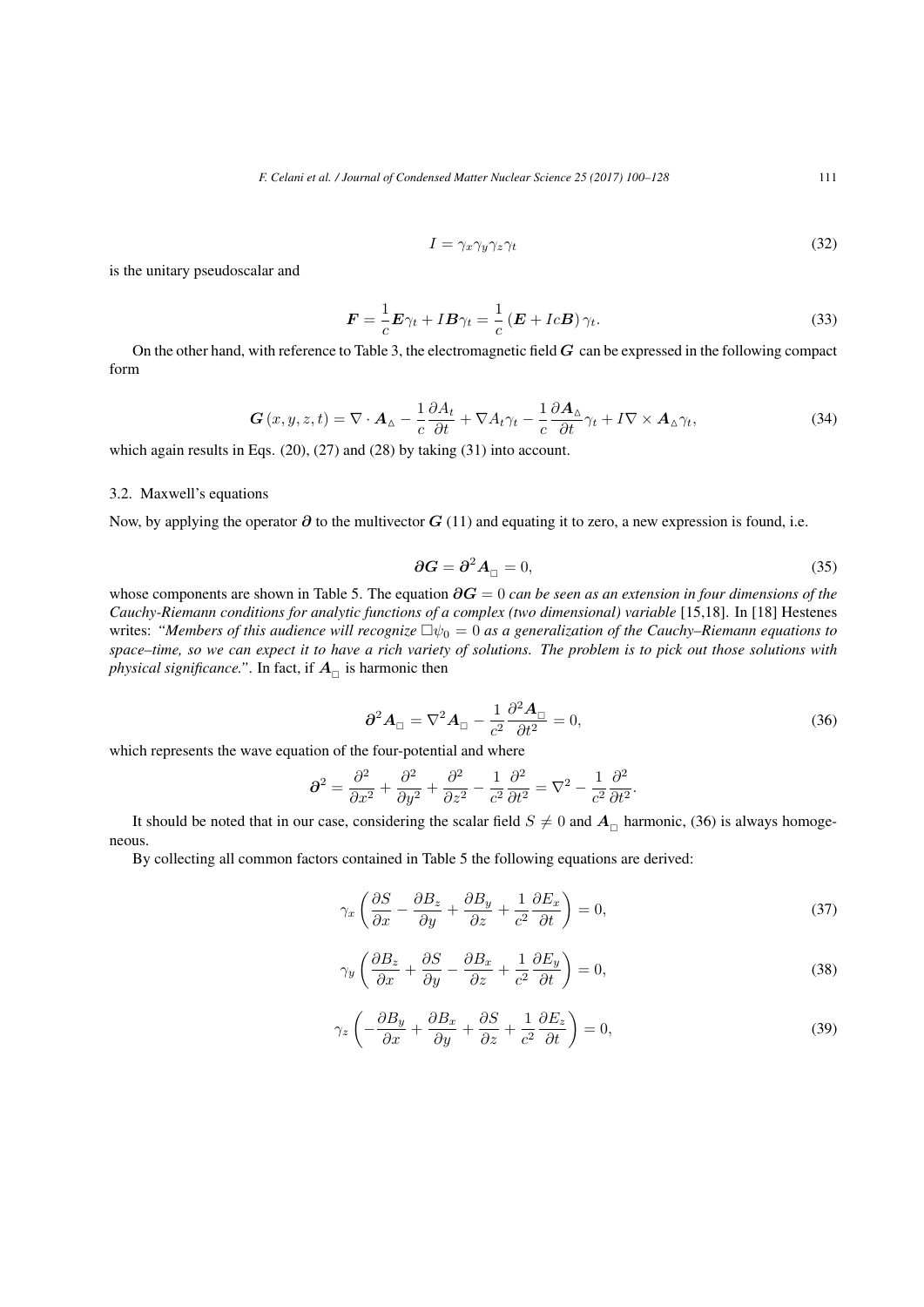|                                              |                                                                                 |                                                                                                                                                                                    |                                                          | □ /<br>.                                                                                              | $\cdots$ , $\cdots$                                        |                                                           |                                                            |
|----------------------------------------------|---------------------------------------------------------------------------------|------------------------------------------------------------------------------------------------------------------------------------------------------------------------------------|----------------------------------------------------------|-------------------------------------------------------------------------------------------------------|------------------------------------------------------------|-----------------------------------------------------------|------------------------------------------------------------|
| $\partial^2 A_{\Box}$                        |                                                                                 | $\gamma_{xt} \frac{1}{c} E_x$                                                                                                                                                      | $\gamma_{yt} \frac{1}{c} E_y$                            | $\gamma_{zt} \frac{1}{c} E_z$                                                                         | $\gamma_{yz}B_x$                                           | $-\gamma_{xz}B_y$                                         | $\gamma_{xy}B_z$                                           |
| $\gamma_x \frac{\bar{\partial}}{\partial x}$ | $\gamma_x \frac{\partial S}{\partial x}$                                        | $\gamma_t \frac{1}{c} \frac{\partial E_x}{\partial x}$                                                                                                                             | $\frac{1}{\gamma_{xyt}} \frac{\partial E_y}{\partial x}$ | $\gamma_{xzt} \frac{1}{c} \frac{\partial E_z}{\partial x}$                                            | $\gamma_{xyz}\frac{\partial B_x}{\partial x}$              | $-\gamma_z \frac{\partial B_y}{\partial x}$               | $\gamma_y \frac{\partial B_z}{\partial x}$                 |
|                                              | $\gamma_y \frac{\partial}{\partial y}$ $\gamma_y \frac{\partial S}{\partial y}$ | $-\gamma_{xyt}\,\frac{1}{c}\,\frac{\partial E_x}{\partial y} \qquad \gamma_t\,\frac{1}{c}\,\frac{\partial E_y}{\partial y}$                                                        |                                                          | $\gamma_{yzt} \frac{1}{c} \frac{\partial E_z}{\partial y}$ $\gamma_z \frac{\partial B_x}{\partial y}$ |                                                            | $\gamma_{xyz}\frac{\partial B_y}{\partial x}$             | $-\gamma_x\frac{\partial B_z}{\partial y}$                 |
|                                              | $\gamma_z \frac{\partial}{\partial z}$ $\gamma_z \frac{\partial S}{\partial z}$ | $-\gamma_{xzt}\frac{1}{c}\frac{\partial E_x}{\partial z} \qquad -\gamma_{yzt}\frac{1}{c}\frac{\partial E_y}{\partial z} \qquad \gamma_t\frac{1}{c}\frac{\partial E_z}{\partial z}$ |                                                          |                                                                                                       | $-\gamma_y\frac{\partial B_x}{\partial z}$                 | $\gamma_x \frac{\partial B_y}{\partial z}$                | $\gamma_{xyz}\frac{\partial B_z}{\partial z}$              |
|                                              |                                                                                 | $\gamma_t \frac{1}{c} \frac{\partial}{\partial t}$ $\gamma_t \frac{1}{c} \frac{\partial S}{\partial t}$ $\gamma_x \frac{1}{c^2} \frac{\partial E_x}{\partial t}$                   | $\gamma_y \frac{1}{c^2} \frac{\partial E_y}{\partial t}$ | $\gamma_z \frac{1}{c^2} \frac{\partial E_z}{\partial t}$                                              | $\gamma_{yzt} \frac{1}{c} \frac{\partial B_x}{\partial t}$ | $-\gamma_{xzt}\frac{1}{c}\frac{\partial B_y}{\partial t}$ | $\gamma_{xyt} \frac{1}{c} \frac{\partial B_z}{\partial t}$ |

Table 5. Products  $\partial G = \partial (\partial A_{\Box}) \cdot \gamma_{ij} = \gamma_i \gamma_j, \gamma_{ijk} = \gamma_i \gamma_j \gamma_k$ .

$$
\gamma_t \frac{1}{c} \left( \frac{\partial E_x}{\partial x} + \frac{\partial E_y}{\partial y} + \frac{\partial E_z}{\partial z} + \frac{\partial S}{\partial t} \right) = 0,\tag{40}
$$

$$
\gamma_y \gamma_z \gamma_t \frac{1}{c} \left( \frac{\partial E_z}{\partial y} - \frac{\partial E_y}{\partial z} + \frac{\partial B_x}{\partial t} \right) = 0,\tag{41}
$$

$$
\gamma_x \gamma_z \gamma_t \frac{1}{c} \left( \frac{\partial E_z}{\partial x} - \frac{\partial E_x}{\partial z} - \frac{\partial B_y}{\partial t} \right) = 0,\tag{42}
$$

$$
\gamma_x \gamma_y \gamma_t \frac{1}{c} \left( \frac{\partial E_y}{\partial x} - \frac{\partial E_x}{\partial y} + \frac{\partial B_z}{\partial t} \right) = 0,\tag{43}
$$

$$
\gamma_x \gamma_y \gamma_z \left( \frac{\partial B_x}{\partial x} + \frac{\partial B_y}{\partial y} + \frac{\partial B_z}{\partial z} \right) = 0. \tag{44}
$$

Rearranging all equations from (37) to (44) the following are derived:

$$
\frac{\partial B_z}{\partial y} - \frac{\partial B_y}{\partial z} = \frac{\partial S}{\partial x} + \frac{1}{c^2} \frac{\partial E_x}{\partial t},\tag{45}
$$

$$
\frac{\partial B_x}{\partial z} - \frac{\partial B_z}{\partial x} = \frac{\partial S}{\partial y} + \frac{1}{c^2} \frac{\partial E_y}{\partial t},\tag{46}
$$

$$
\frac{\partial B_y}{\partial x} - \frac{\partial B_x}{\partial y} = \frac{\partial S}{\partial z} + \frac{1}{c^2} \frac{\partial E_z}{\partial t},\tag{47}
$$

$$
\frac{\partial E_x}{\partial x} + \frac{\partial E_y}{\partial y} + \frac{\partial E_z}{\partial z} = -\frac{\partial S}{\partial t},\tag{48}
$$

$$
\frac{\partial E_z}{\partial y} - \frac{\partial E_y}{\partial z} = -\frac{\partial B_x}{\partial t},\tag{49}
$$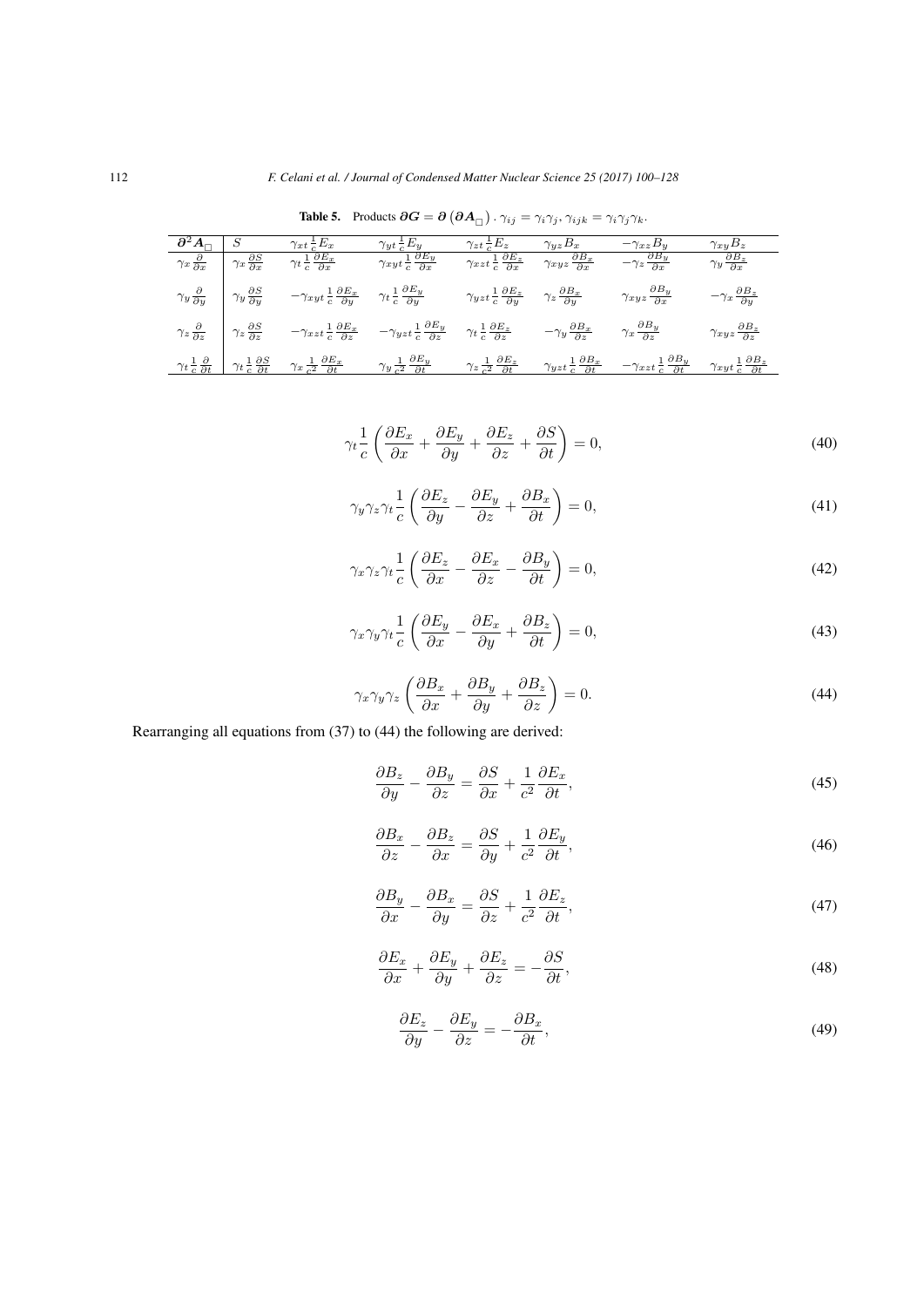$$
\frac{\partial E_x}{\partial z} - \frac{\partial E_z}{\partial x} = -\frac{\partial B_y}{\partial t},\tag{50}
$$

$$
\frac{\partial E_y}{\partial x} - \frac{\partial E_x}{\partial y} = -\frac{\partial B_z}{\partial t},\tag{51}
$$

$$
\frac{\partial B_x}{\partial x} + \frac{\partial B_y}{\partial y} + \frac{\partial B_z}{\partial z} = 0,\tag{52}
$$

which are coincident with Maxwell's equations if

$$
\frac{\partial S}{\partial x} = \mu_0 J_{ex} = \mu_0 \frac{\partial q}{\partial y \partial z \partial t} = \mu_0 \frac{\partial q \partial x}{\partial x \partial y \partial z \partial t} = \mu_0 \rho v_x,\tag{53}
$$

$$
\frac{\partial S}{\partial y} = \mu_0 J_{ey} = \mu_0 \frac{\partial q}{\partial x \partial z \partial t} = \mu_0 \frac{\partial q \partial y}{\partial x \partial y \partial z \partial t} = \mu_0 \rho v_y,
$$
\n(54)

$$
\frac{\partial S}{\partial z} = \mu_0 J_{ez} = \mu_0 \frac{\partial q}{\partial x \partial y \partial t} = \mu_0 \frac{\partial q \partial z}{\partial x \partial y \partial z \partial t} = \mu_0 \rho v_z,\tag{55}
$$

$$
\frac{1}{c}\frac{\partial S}{\partial t} = \mu_0 J_{et} = -\mu_0 c \frac{\partial q}{\partial x \partial y \partial z} = -\mu_0 c \rho,
$$
\n(56)

where *∂q* is the differential of a generic charge [4,17]. Equation (56) can be also written as

$$
\frac{\partial S}{\partial t} = c\mu_0 J_{et} = -\mu_0 c^2 \frac{\partial q}{\partial x \partial y \partial z} = -\mu_0 c^2 \rho = -\frac{\rho}{\epsilon_0}.
$$
\n(57)

By taking into account (53)–(56), the following relation holds for the current density field,

$$
\frac{1}{\mu_0} \partial S = \frac{1}{\mu_0} \left( \gamma_x \frac{\partial S}{\partial x} + \gamma_y \frac{\partial S}{\partial y} + \gamma_z \frac{\partial S}{\partial z} + \gamma_t \frac{1}{c} \frac{\partial S}{\partial t} \right) = \mathbf{J}_{\square e},\tag{58}
$$

where

$$
\mathbf{J}_{\square e} = \gamma_x J_{ex} + \gamma_y J_{ey} + \gamma_z J_{ez} + \gamma_t J_{et} = \gamma_x J_{ex} + \gamma_y J_{ey} + \gamma_z J_{ez} - \gamma_t c\rho
$$
  
=  $\mathbf{J}_{\triangle} - \gamma_t c\rho = \rho (\mathbf{v}_{\triangle} - \gamma_t c)$  (59)

is the four-current vector,

$$
\boldsymbol{v}_{\square} = \gamma_x v_x + \gamma_y v_y + \gamma_z v_z - \gamma_t c = \boldsymbol{v}_{\triangle} - \gamma_t c \tag{60}
$$

is a four-velocity vector and  $v_{\Delta}$  is the speed in the ordinary space.

In this formulation the partial derivatives of the scalar field *S* with respect to time and space coordinates can be interpreted as charge density and current density, respectively. As a matter of fact  $(45)$ – $(47)$  represent the spatial components of the Faraday–Neumann–Maxwell–Lenz law, i.e.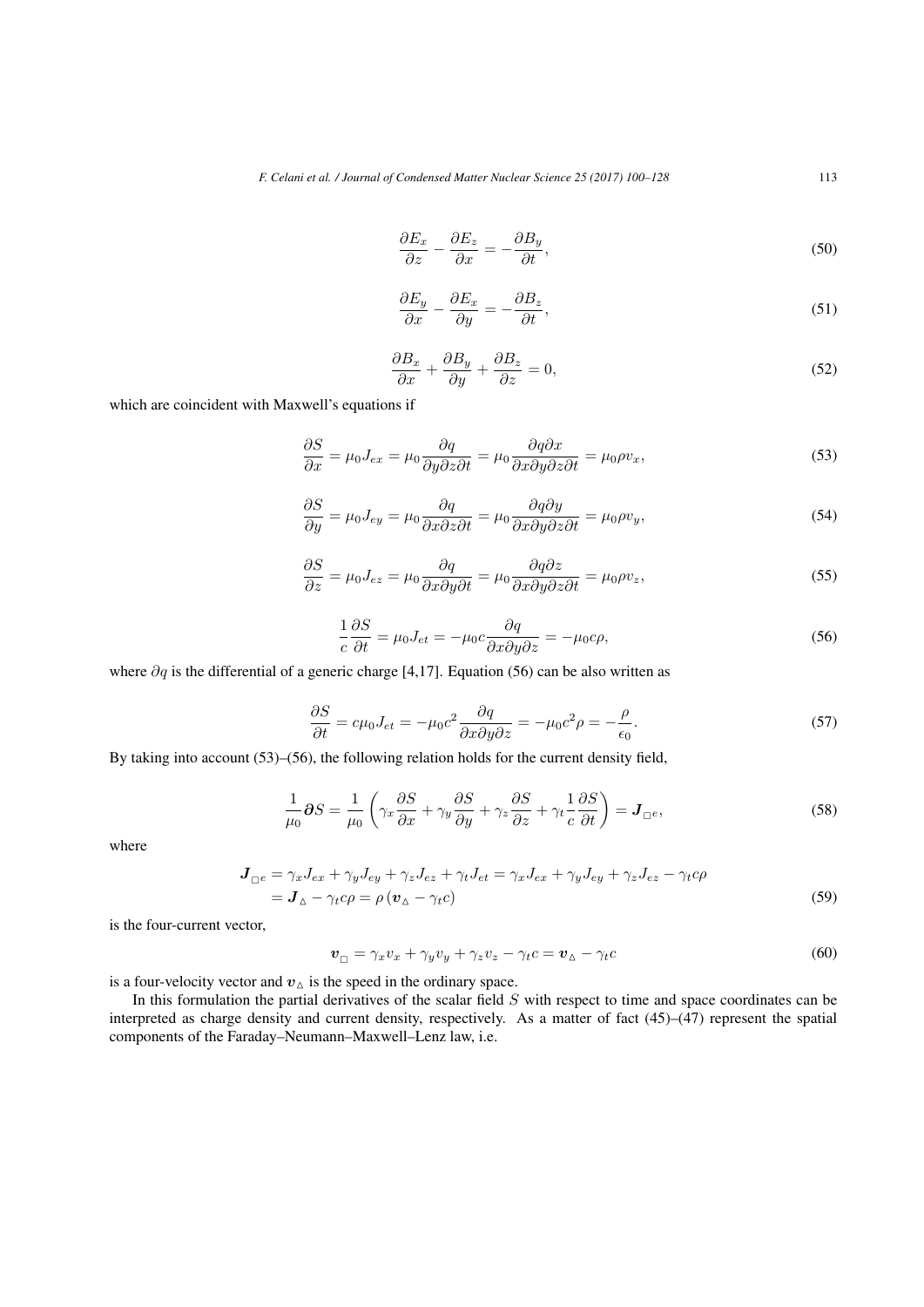$$
\nabla \times \boldsymbol{B} = \mu_0 \boldsymbol{J}_{\Delta} + \frac{1}{c^2} \frac{\partial \boldsymbol{E}}{\partial t},
$$
\n(61)

where  $J_{\Delta} = \gamma_x J_{ex} + \gamma_y J_{ey} + \gamma_z J_{ez}$  is the three-component vector of current density, (48) is the Gauss's law for the electric field

$$
\nabla \cdot \mathbf{E} = \frac{\rho}{\epsilon_0},\tag{62}
$$

(49)–(51) represent the spatial components of Ampere's law

$$
\nabla \times \boldsymbol{E} = -\frac{\partial \boldsymbol{B}}{\partial t} \tag{63}
$$

and (52) the Gauss's law for the flux density field

$$
\nabla \cdot \mathbf{B} = 0. \tag{64}
$$

Finally, by applying the *∂·* operator to (58) and setting the result to zero, the equation representing the law of electric charge conservation is obtained

$$
\frac{1}{\mu_0} \partial \cdot (\partial S) = \partial \cdot J_{\square^e} = \frac{\partial J_{ex}}{\partial x} + \frac{\partial J_{ey}}{\partial y} + \frac{\partial J_{ez}}{\partial z} + \frac{\partial \rho}{\partial t} = 0.
$$
\n(65)

It is important to note that the wave equation of the scalar field *S* can be deduced from the charge–current conservation law:

$$
\partial \cdot (\partial S) = \partial^2 S = \frac{\partial^2 S}{\partial x^2} + \frac{\partial^2 S}{\partial y^2} + \frac{\partial^2 S}{\partial z^2} - \frac{1}{c^2} \frac{\partial^2 S}{\partial t^2} = \nabla^2 S - \frac{1}{c^2} \frac{\partial^2 S}{\partial t^2} = 0.
$$
\n(66)

Now, by applying the time derivative to (66) and remembering (57), the wave equation of the charge field  $\rho(r_{\Box})$  can also be deduced, i.e.

$$
\frac{\partial}{\partial t} \left( \partial^2 S \right) = \partial^2 \left( \frac{\partial S}{\partial t} \right) = \partial^2 \left( -\mu_0 c^2 \rho \right) = -\mu_0 c^2 \partial^2 \rho = 0, \tag{67}
$$

which gives

$$
\partial^2 \rho = \nabla^2 \rho - \frac{1}{c^2} \frac{\partial^2}{\partial t^2} \rho = 0.
$$
 (68)

Clearly, both (66) and (68) represent, respectively, fields (*S* and *ρ*) that must necessary propagate at the speed of light [17,19]. Equation (58) means also that the 4-vector current density field can be derived directly from the scalar field *S*. The hypothesis of existence of scalar waves has been recently explored at the Oak Ridge laboratories: *"The new theory predicts a new charge-fluctuation-driven scalar wave, having energy but not momentum for zero magnetic and electric fields. The scalar wave can co-exist with a longitudinal-electric wave, having energy and momentum. The new theory in 4-vector form is relativistically covariant. New experimental tests are needed to confirm this theory."* [13].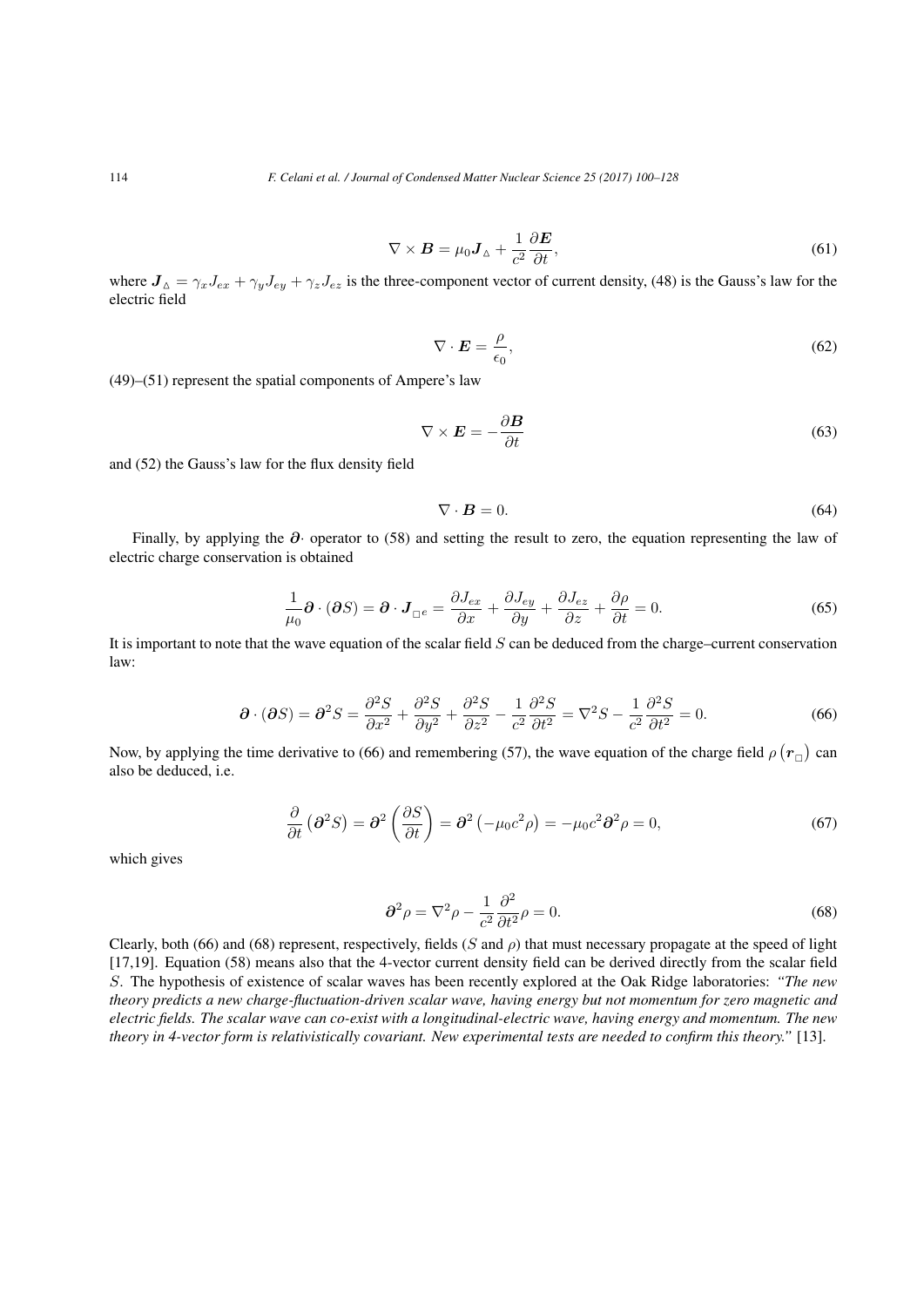

Figure 3. Helical motion of an elementary charge q moving at the speed of light, with  $v_z^2 + v_\perp^2 = c^2$ .

The proposed reinterpretation of Maxwell's equations in this paper is in agreement with the principle of Occam's razor: the concepts of charge and current density are not inserted "ad hoc" but are deduced from a single more fundamental entity, the four dimensional vector potential field  $A_{_\square}\left(r_{_\square}\right)=A_{_\square}\left(x,y,z,t\right)$ .

Equation (68) imposes a precise condition on charge dynamics, describing only distributions of charge density moving in vacuum at the speed of light *c*. At first glance, this result seems to be incompatible with experimental observations, with the usual concepts of charge and current and with the traditional way of working with Maxwell's equations. In fact, with reference to this perspective, a big advantage in using Maxwell's equations is the ability to simply specify both current density and charge density distributions and then see what fields result. Nevertheless, in the model proposed in this paper, the added constraint on the charge and current density seems to imply that one is no longer free to specify charge and current density distributions at will, because this information is indeed included within the electromagnetic four potential  $A_{\Box}$ .

As will be shown later, we can interpret (68) as a constraint for the definition of models of elementary charges (or particles). This constraint, however, can be removed when considering macroscopic electromagnetic systems or even the dynamics of a single elementary charge at a spatial scale greater than the particle Compton wavelength  $\lambda_c$  and at a time scale greater than the Compton period  $\lambda_c/c$ . In this case static elementary charges can be seen as charge density distributions moving at the speed of light on a closed trajectory but with a zero average speed (this generalization would be consistent with static charge densities, electrets, dielectrics), whereas currents can be considered as an ordered motion of charge density distributions moving with an absolute velocity equal to the speed of light but with an arbitrary average speed lower than *c.*

As an example, referring to Fig. 3, the electromagnetic effects generated by an elementary charge  $q$ , moving at instantaneous speed *c* in a helical motion of radius  $\leq \lambda_c/2\pi$  with average velocity  $v_z$  along the helix axis *z* and tangential velocity  $v_\perp$ , can be approximated, on a spatial scale  $\gg \lambda_c$  and a temporal scale  $\gg \lambda_c/c$ , to those produced by the same elementary charge *q* moving at uniform velocity *vz*, creating the current density

$$
\mathbf{J}_z = J_z \gamma_z \approx \frac{q}{\delta x \, \delta y \, \delta z} \frac{\mathrm{d}z}{\mathrm{d}t} \gamma_z = \frac{q}{\delta V} \frac{\mathrm{d}z}{\mathrm{d}t} \gamma_z = \rho v_z \gamma_z = \rho v_z,\tag{69}
$$

where  $\delta V = \delta x \, \delta y \, \delta z \approx \lambda_c^3$ . In this view and at a macroscopic level the here proposed new interpretation of Maxwell's equations remains compatible with the traditional way of working with them, i.e. by assigning the sources and determining, as a consequence, both the electric and the flux density (magnetic) field.

The new formulation of Maxwell's equations expressed by (35) is quite similar to the Dirac–Hestenes equation for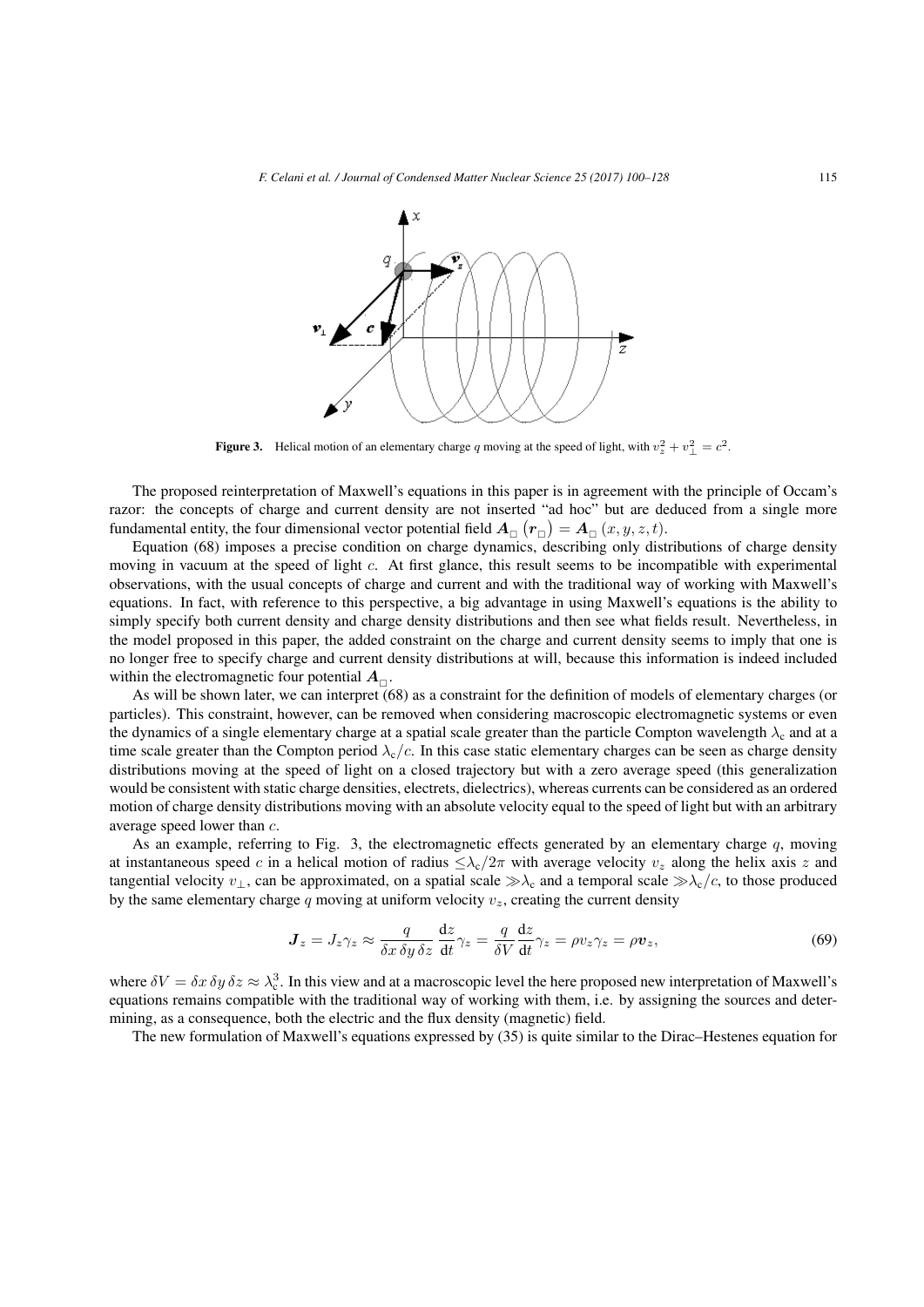$m = 0$  (Weyl equation). In all cases the solution is a *spinor* field. A spinor is a mathematical object that in space–time algebra is simply a multivector of even grade components. The motion of a massless charge that moves at speed of light can be described using a composition of a rotation in the *γxγ<sup>y</sup>* plane followed by a scaled hyperbolic rotation in the  $\gamma_z \gamma_t$  plane and can be encoded in  $Cl_{3,1}$  with a single spinor.

At this point the Authors are encouraged by an interesting sentence of P.A.M. Dirac. In fact, in his Nobel lecture [20], held in 1933, Dirac proposed an electron model in which a charge moves at the speed of light: *"It is found that an electron which seems to us to be moving slowly, must actually have a very high frequency oscillatory motion of small amplitude superposed on the regular motion which appears to us. As a result of this oscillatory motion, the velocity of the electron at any time equals the velocity of light."*

#### 4. Properties of the Electromagnetic Field

In this section, the main properties of the electromagnetic field will be presented and discussed by means of *Cl*3*,*<sup>1</sup> Clifford algebra.

#### 4.1. Lorentz force

A very compact and elegant form for the expression of the Lorentz force can be achieved in *Cl*3*,*1, in terms of a generic charge *q* moving at a generic speed  $v_{\Box} = v_{\Delta} - \gamma_t c$ , extracting from the expression  $qGv_{\Box}$  the blades of degree 1, and considering the four-momentum  $P_{\Box}$ , i.e.

$$
\left(\frac{d\boldsymbol{P}_{\Box}}{dt}\right)_{q} = \left\langle q\boldsymbol{G}\boldsymbol{v}_{\Box}\right\rangle_{1} = q\left(\boldsymbol{E} - I_{\Delta}\boldsymbol{v}_{\Delta}\wedge\boldsymbol{B} - \gamma_{t}\frac{1}{c}\boldsymbol{v}_{\Delta}\cdot\boldsymbol{E} + S\boldsymbol{v}_{\Delta} - \gamma_{t}cS\right)
$$
\n
$$
= q\left(\boldsymbol{E} + \boldsymbol{v}_{\Delta}\times\boldsymbol{B} + S\boldsymbol{v}_{\Delta}\right) - \gamma_{t}q\left(\frac{1}{c}\boldsymbol{v}_{\Delta}\cdot\boldsymbol{E} + cS\right),\tag{70}
$$

where  $I_{\Delta} = \gamma_x \gamma_y \gamma_z = -I \gamma_t$  is the unitary volume of the three dimensional space. In the last member of (70) the first term represents the Lorentz force acting on the charge *q* plus a force acting on the same charge but depending on the scalar field and on the speed and directed along the motion, whereas the last term in  $\gamma_t$  represents the work carried out by the electric and scalar fields in moving the charge along a unitary distance.

In terms of force density (in N m*−*<sup>3</sup> ) the above expression becomes

$$
\frac{dP_{\Box}V}{dt} = \langle \rho G v_{\Box} \rangle_{1} = \rho E - I_{\Delta} J_{\Delta} \wedge B - \gamma_{t} \frac{1}{c} J_{\Delta} \cdot E - \gamma_{t} \rho cS
$$
  
=  $\rho E + J_{\Delta} \times B + S J_{\Delta} - \gamma_{t} \left( \frac{1}{c} J_{\Delta} \cdot E + \rho cS \right),$  (71)

where  $P_{\Box V}$  is the four-momentum spatial density,  $J_{\Delta}$  is the generic 3-D current density and  $\rho$  the spatial charge density. The term  $SJ_{\Delta}$  is the contribution, in terms of force per volume, due to the scalar field; this force density has the same direction of the 3-D current density. The last term in (71), with the unitary vector  $\gamma_t$ , represents the work density produced by the electric and scalar fields when moving the spatial charge density *ρ* along a unitary distance.

#### 4.2. Derivation of Maxwell's equations from Lagrangian density

Maxwell's equations can be derived considering the following Lagrangian density, in form of a composition of a scalar and a pseudoscalar part: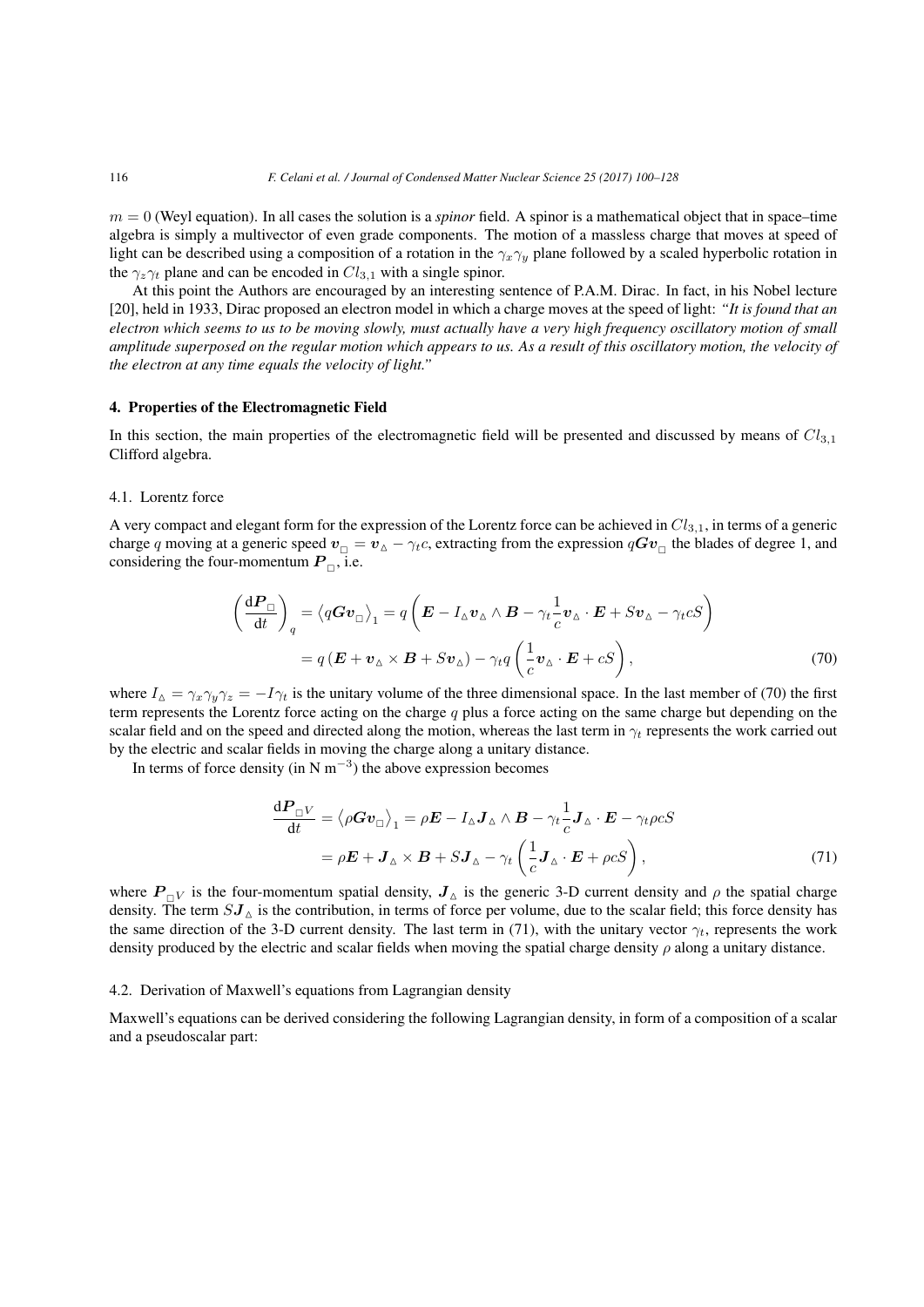*F. Celani et al. / Journal of Condensed Matter Nuclear Science 25 (2017) 100–128* 117

$$
\mathbf{L} = \frac{1}{2\mu_0} \partial \mathbf{A}_{\square} \widetilde{\partial \mathbf{A}}_{\square} = \frac{1}{2\mu_0} \mathbf{G} \widetilde{\mathbf{G}} = \frac{1}{2\mu_0} ||\mathbf{G}||^2 = \frac{1}{2\mu_0} \left( S + \mathbf{F} \right) \left( S - \mathbf{F} \right) = \frac{1}{2\mu_0} \left( S^2 - \mathbf{F}^2 \right)
$$

$$
= \frac{1}{2\mu_0} \left( -\frac{E^2}{c^2} + B^2 + S^2 - \frac{2}{c} I \mathbf{E} \cdot \mathbf{B} \right),\tag{72}
$$

where, bearing (33) in mind,

$$
\boldsymbol{F} = \frac{1}{c}\boldsymbol{E}\gamma_t + I\boldsymbol{B}\gamma_t = \frac{1}{c}\left(\boldsymbol{E} + Ic\boldsymbol{B}\right)\gamma_t
$$
\n(73)

is the bivector part of the electromagnetic field and  $\tilde{ }$  represents the conjugation operator. Expanding (72), and taking equations from (20) to (26) into account, we obtain the Lagrangian density as a function of the derivatives of the electromagnetic four-potential components, i.e.

$$
\mathbf{L} = \frac{1}{2\mu_0} \left\{ -\left(\frac{\partial A_t}{\partial x} - \frac{1}{c} \frac{\partial A_x}{\partial t}\right)^2 - \left(\frac{\partial A_t}{\partial y} - \frac{1}{c} \frac{\partial A_y}{\partial t}\right)^2 - \left(\frac{\partial A_t}{\partial z} - \frac{1}{c} \frac{\partial A_z}{\partial t}\right)^2 \right\} + \left(\frac{\partial A_z}{\partial y} - \frac{\partial A_y}{\partial z}\right)^2 + \left(\frac{\partial A_x}{\partial z} - \frac{\partial A_z}{\partial x}\right)^2 + \left(\frac{\partial A_y}{\partial x} - \frac{\partial A_x}{\partial y}\right)^2 + \left(\frac{\partial A_x}{\partial x} + \frac{\partial A_y}{\partial y} + \frac{\partial A_z}{\partial z} - \frac{1}{c} \frac{\partial A_t}{\partial t}\right)^2 - 2I \left[ \left(\frac{\partial A_t}{\partial x} - \frac{1}{c} \frac{\partial A_x}{\partial t}\right) \left(\frac{\partial A_z}{\partial y} - \frac{\partial A_y}{\partial z}\right) + \left(\frac{\partial A_t}{\partial y} - \frac{1}{c} \frac{\partial A_y}{\partial t}\right) \left(\frac{\partial A_x}{\partial z} - \frac{\partial A_z}{\partial x}\right) + \left(\frac{\partial A_t}{\partial z} - \frac{1}{c} \frac{\partial A_z}{\partial t}\right) \left(\frac{\partial A_y}{\partial x} - \frac{\partial A_x}{\partial y}\right) \right\}.
$$
 (74)

In  $Cl_{3,1}$  algebra the Euler–Lagrange equations can be expressed, considering as variables the electromagnetic four-potential components  $A_x(x, y, z, t)$ ,  $A_y(x, y, z, t)$ ,  $A_z(x, y, z, t)$  and  $A_t(x, y, z, t)$ , in the following way:

$$
\sum_{j=x,y,z,t} \left( \sum_{i=x,y,z,t} \gamma_i \frac{\partial}{\partial i} \left( \frac{\partial L}{\gamma_i \gamma_j \partial \left( \frac{\partial A_j}{\partial i} \right)} \right) - \frac{\partial L}{\gamma_j \partial A_j} \right) = 0, \tag{75}
$$

which reduces itself to

$$
\sum_{j=x,y,z,t} \left( \sum_{i=x,y,z,t} \gamma_i \frac{\partial}{\partial i} \left( \frac{\partial L}{\gamma_i \gamma_j \partial \left( \frac{\partial A_j}{\partial i} \right)} \right) \right) = 0, \tag{76}
$$

considering that in this case

$$
\sum_{j=x,y,z,t} \left( \frac{\partial L}{\gamma_j \partial A_j} \right) = 0,\tag{77}
$$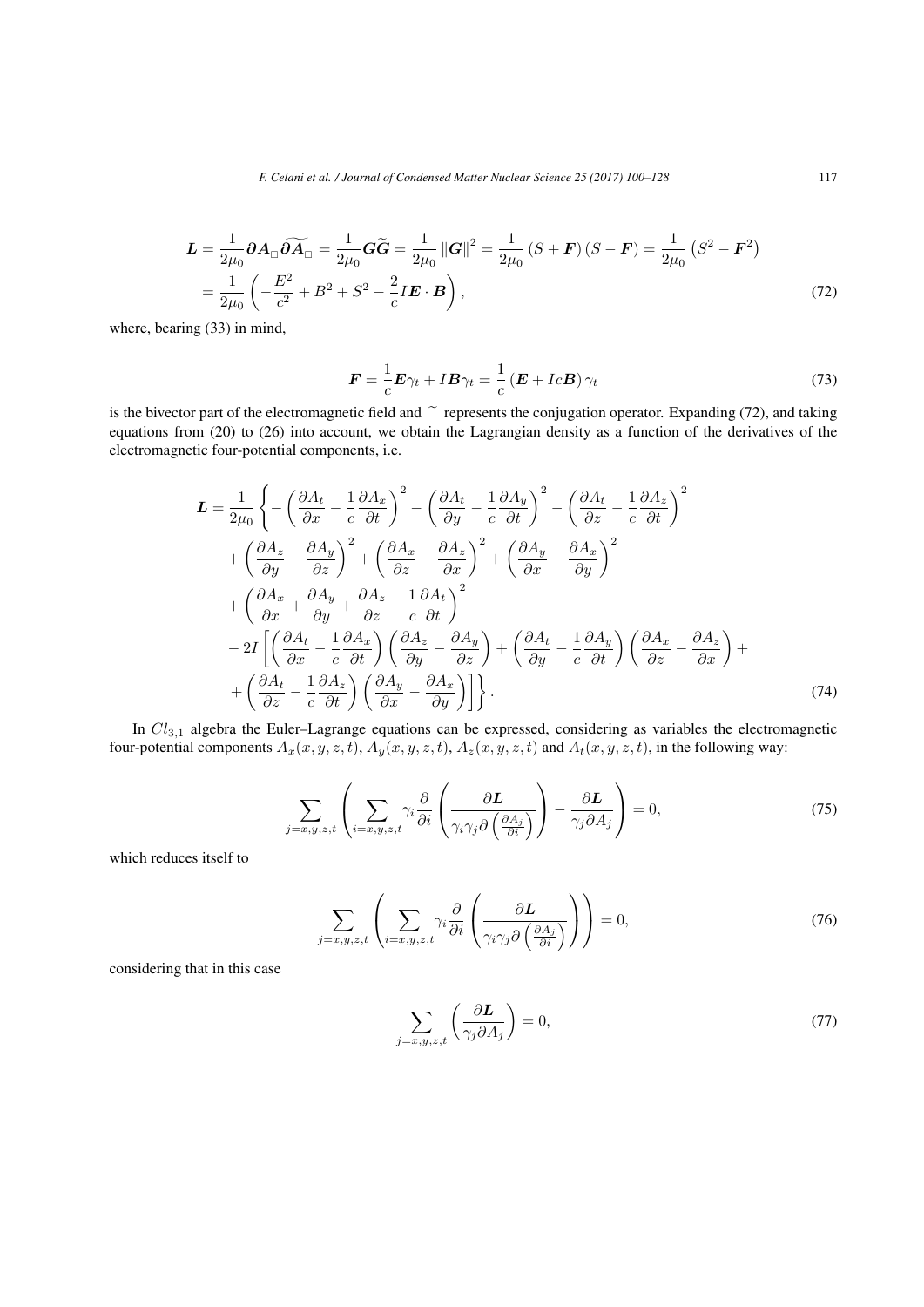because in (74) only the derivative terms of the four-potential (*∂Aj/∂i*) appear. By expanding (76), for example with  $j = t$ , we achieve, after some trivial calculation steps,

$$
-\gamma_t \frac{\partial L}{\partial A_t} = -\gamma_t \frac{\partial}{\partial x} \frac{\partial L}{\partial \left(\frac{\partial A_t}{\partial x}\right)} - \gamma_t \frac{\partial}{\partial y} \frac{\partial L}{\partial \left(\frac{\partial A_t}{\partial y}\right)} - \gamma_t \frac{\partial}{\partial z} \frac{\partial L}{\partial \left(\frac{\partial A_t}{\partial z}\right)} - \gamma_t \frac{\partial}{\partial t} \frac{\partial L}{\partial \left(\frac{\partial A_t}{\partial t}\right)}
$$

$$
= \gamma_t \frac{1}{\mu_0} \left( \frac{1}{c} \frac{\partial E_x}{\partial x} + I \frac{\partial E_x}{\partial x} + \frac{1}{c} \frac{\partial E_y}{\partial y} + I \frac{\partial B_y}{\partial y} + \frac{1}{c} \frac{\partial E_z}{\partial z} + I \frac{\partial E_z}{\partial z} + \frac{1}{c} \frac{\partial S}{\partial t} \right) = 0, \tag{78}
$$

and this equation returns Gauss's laws for the electric field (see Eq. (40)) and for the flux density field (see Eq. (44)), respectively:

$$
\gamma_t \frac{1}{c} \left( \frac{\partial E_x}{\partial x} + \frac{\partial E_y}{\partial y} + \frac{\partial E_z}{\partial z} + \frac{\partial S}{\partial t} \right) = 0,
$$
  

$$
\gamma_x \gamma_y \gamma_z \left( \frac{\partial B_x}{\partial x} + \frac{\partial B_y}{\partial y} + \frac{\partial B_z}{\partial z} \right) = 0.
$$

Now, if we expand (76) with  $j = x$ , we obtain

$$
\gamma_x \frac{\partial L}{\partial A_x} = \gamma_x \frac{\partial}{\partial x} \frac{\partial L}{\partial \left(\frac{\partial A_x}{\partial x}\right)} + \gamma_x \frac{\partial}{\partial y} \frac{\partial L}{\partial \left(\frac{\partial A_x}{\partial y}\right)} + \gamma_x \frac{\partial}{\partial z} \frac{\partial L}{\partial \left(\frac{\partial A_x}{\partial z}\right)} + \gamma_x \frac{\partial}{\partial t} \frac{\partial L}{\partial \left(\frac{\partial A_x}{\partial t}\right)}
$$

$$
= \gamma_x \frac{1}{\mu_0} \left(\frac{\partial S}{\partial x} - \frac{\partial B_z}{\partial y} + \frac{I}{c} \frac{\partial E_z}{\partial y} + \frac{\partial B_y}{\partial z} - \frac{I}{c} \frac{\partial E_y}{\partial z} + \frac{1}{c^2} \frac{\partial E_x}{\partial t} + \frac{I}{c} \frac{\partial B_x}{\partial t}\right) = 0. \tag{79}
$$

Equation (79) gives  $(37)$  and  $(41)$ :

$$
\gamma_x \left( \frac{\partial B_y}{\partial z} - \frac{\partial B_z}{\partial y} + \frac{\partial S}{\partial x} + \frac{1}{c^2} \frac{\partial E_x}{\partial t} \right) = 0,
$$
  

$$
\gamma_y \gamma_z \gamma_t \frac{1}{c} \left( \frac{\partial E_z}{\partial y} - \frac{\partial E_y}{\partial z} + \frac{\partial B_x}{\partial t} \right) = 0.
$$

If we carry on the above procedures with  $j = y$  and  $j = z$  the other remaining components of Maxwell's equation can be determined, i.e (38), (42), (39) and (43):

$$
\gamma_y \frac{\partial L}{\partial A_y} = \gamma_y \frac{\partial}{\partial x} \frac{\partial L}{\partial \left(\frac{\partial A_y}{\partial x}\right)} + \gamma_y \frac{\partial}{\partial y} \frac{\partial L}{\partial \left(\frac{\partial A_y}{\partial y}\right)} + \gamma_y \frac{\partial}{\partial z} \frac{\partial L}{\partial \left(\frac{\partial A_y}{\partial z}\right)} + \gamma_y \frac{\partial}{\partial t} \frac{\partial L}{\partial \left(\frac{\partial A_y}{\partial t}\right)}
$$

$$
= \gamma_y \frac{1}{\mu_0} \left(\frac{\partial B_z}{\partial x} - \frac{I}{c} \frac{\partial E_z}{\partial x} + \frac{\partial S}{\partial y} - \frac{\partial B_x}{\partial z} + \frac{I}{c} \frac{\partial E_x}{\partial z} + \frac{1}{c^2} \frac{\partial E_y}{\partial t} + \frac{I}{c} \frac{\partial B_y}{\partial t}\right) = 0,
$$
(80)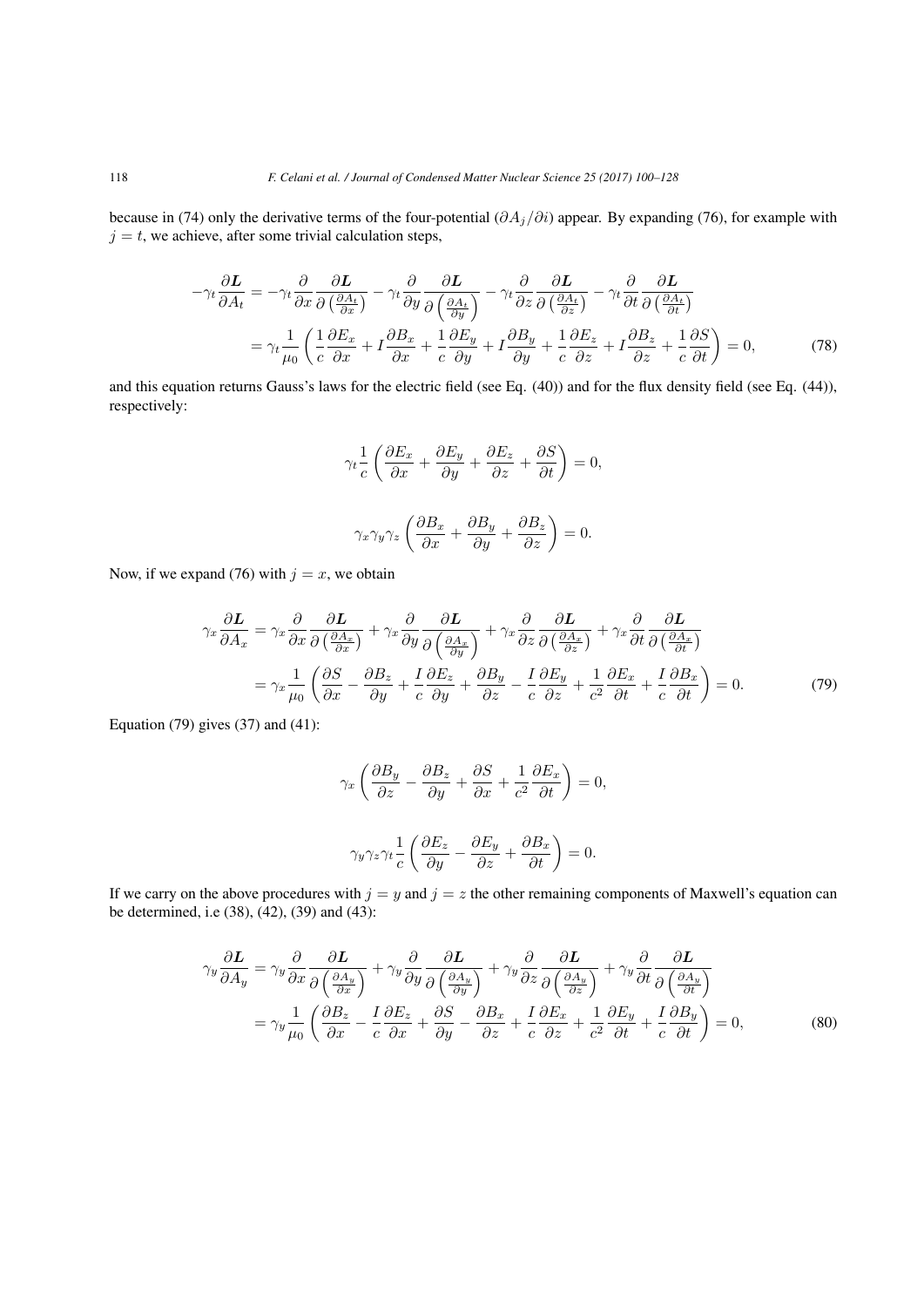$$
\gamma_z \frac{\partial L}{\partial A_z} = \gamma_z \frac{\partial}{\partial x} \frac{\partial L}{\partial \left(\frac{\partial A_z}{\partial x}\right)} + \gamma_z \frac{\partial}{\partial y} \frac{\partial L}{\partial \left(\frac{\partial A_z}{\partial y}\right)} + \gamma_z \frac{\partial}{\partial z} \frac{\partial L}{\partial \left(\frac{\partial A_z}{\partial z}\right)} + \gamma_z \frac{\partial}{\partial t} \frac{\partial L}{\partial \left(\frac{\partial A_z}{\partial t}\right)}
$$
  
= 
$$
\gamma_z \frac{1}{\mu_0} \left( -\frac{\partial B_y}{\partial x} + \frac{I}{c} \frac{\partial E_y}{\partial x} + \frac{\partial B_x}{\partial y} - \frac{I}{c} \frac{\partial E_x}{\partial y} + \frac{\partial S}{\partial z} + \frac{1}{c^2} \frac{\partial E_z}{\partial t} + \frac{I}{c} \frac{\partial B_z}{\partial t} \right) = 0,
$$
 (81)

that give, as expected, respectively

$$
\gamma_y \left( \frac{\partial B_z}{\partial x} + \frac{\partial S}{\partial y} - \frac{\partial B_x}{\partial z} + \frac{1}{c^2} \frac{\partial E_y}{\partial t} \right) = 0,
$$
  

$$
\gamma_x \gamma_z \gamma_t \frac{1}{c} \left( \frac{\partial E_z}{\partial x} - \frac{\partial E_x}{\partial z} - \frac{\partial B_y}{\partial t} \right) = 0,
$$
  

$$
\gamma_z \left( \frac{\partial B_x}{\partial y} + \frac{\partial S}{\partial z} - \frac{\partial B_y}{\partial x} + \frac{1}{c^2} \frac{\partial E_z}{\partial t} \right) = 0,
$$
  

$$
\gamma_x \gamma_y \gamma_t \frac{1}{c} \left( \frac{\partial E_y}{\partial x} - \frac{\partial E_x}{\partial y} + \frac{\partial B_z}{\partial t} \right) = 0.
$$

By analyzing the above-reported equations, it is possible to reach some conclusions. First of all the Lagrangian density, as defined in (72), can be divided in the sum of two parts

$$
L = L_{\text{field}} + L_{\text{int}}.\tag{82}
$$

The first part

$$
L_{\text{field}} = \frac{1}{2\mu_0} \left( -\frac{E^2}{c^2} + B^2 \right) = -\frac{1}{2\mu_0} \left( \mathbf{F} \cdot \mathbf{F} \right) \tag{83}
$$

represents the "field part" of the Lagrangian density, as known in literature, and the second

$$
L_{\text{int}} = \frac{1}{2\mu_0} \left( S^2 - \frac{2}{c} I \mathbf{E} \cdot \mathbf{B} \right)
$$
 (84)

represents the "interaction term" of the Lagrangian density, that takes the interaction of the electromagnetic field with the sources into account, remembering, in addition, that the derivatives of the scalar field *S*, with respect to the four dimensional space coordinates *x*, *y*, *z* and *t*, are bounded respectively to the sources  $J_{ex}$ ,  $J_{ey}$ ,  $J_{ez}$  and  $J_{et} = -c\rho$  (see Eq. (58)). Indeed, by deriving only the interaction terms of the Lagrangian density with respect to the four-potential, i.e. by performing the operation *∂L*int*/∂A<sup>j</sup>* , it is possible to derive the term *J <sup>e</sup> ·A* . In fact, for the component along *γ<sup>t</sup>* we find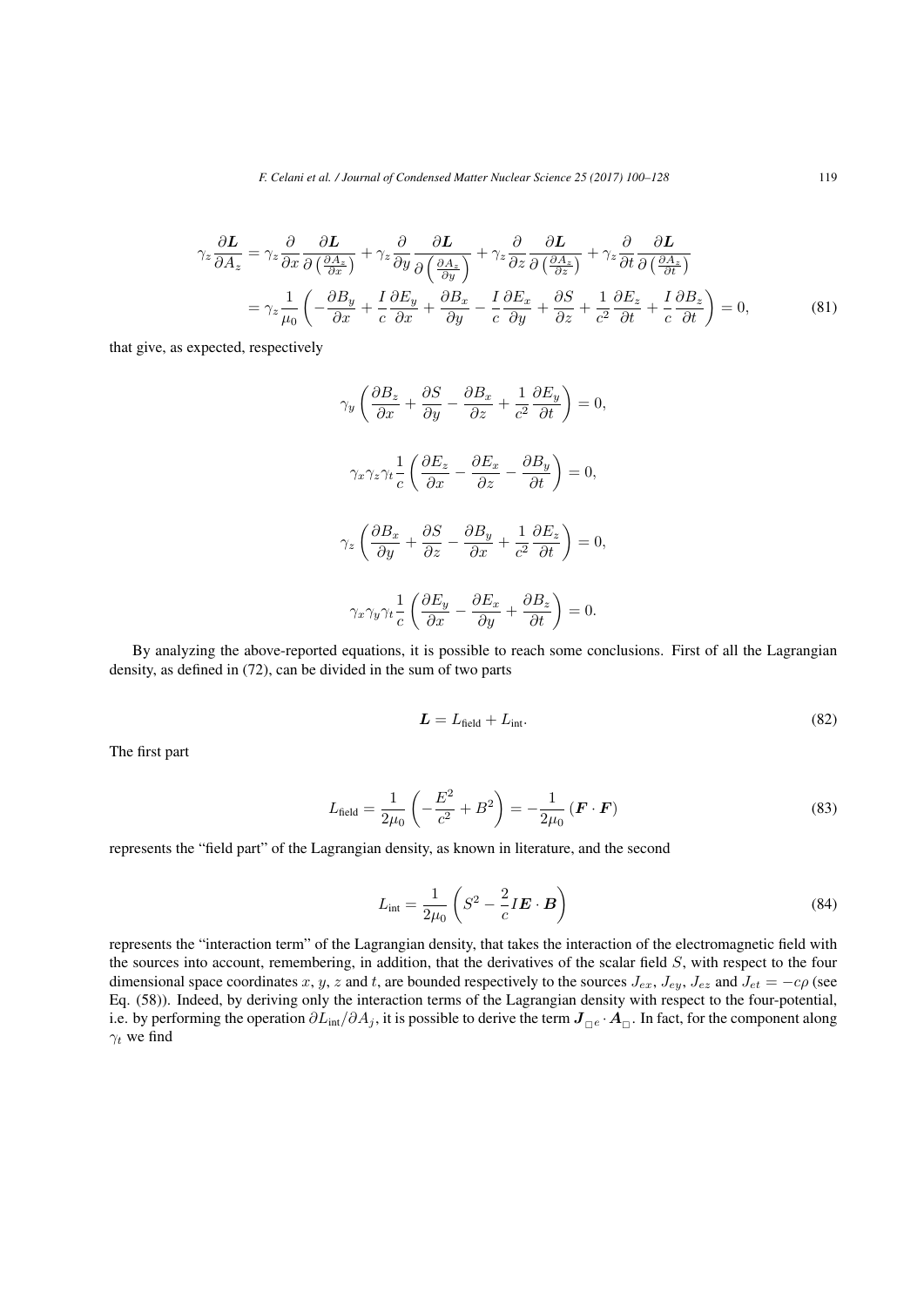$$
-\gamma_t \frac{\partial L_{\text{int}}}{\partial A_t} = -\gamma_t \frac{\partial}{\partial x} \frac{\partial L_{\text{int}}}{\partial \left(\frac{\partial A_t}{\partial x}\right)} - \gamma_t \frac{\partial}{\partial y} \frac{\partial L_{\text{int}}}{\partial \left(\frac{\partial A_t}{\partial y}\right)} - \gamma_t \frac{\partial}{\partial z} \frac{\partial L_{\text{int}}}{\partial \left(\frac{\partial A_t}{\partial z}\right)} - \gamma_t \frac{\partial}{\partial t} \frac{\partial L_{\text{int}}}{\partial \left(\frac{\partial A_t}{\partial t}\right)}
$$

$$
= \frac{\gamma_t}{\mu_0} \left( I \frac{\partial B_x}{\partial x} + I \frac{\partial B_y}{\partial y} + I \frac{\partial B_z}{\partial z} + \frac{1}{c} \frac{\partial S}{\partial t} \right) = \frac{\gamma_t}{\mu_0} \left( I \nabla \cdot \mathbf{B} + \frac{1}{c} \frac{\partial S}{\partial t} \right)
$$

$$
= \frac{\gamma_t}{\mu_0 c} \frac{\partial S}{\partial t} = \gamma_t J_{et} = -\gamma_t c \rho.
$$
(85)

Integration of (85) yields

$$
L_{\rm int}|_t = \int \frac{\partial L_{\rm int}}{\partial A_t} dA_t = \int \frac{1}{\mu_0 c} \frac{\partial S}{\partial t} dA_t = \frac{1}{\mu_0 c} \frac{\partial S}{\partial t} A_t = -\frac{1}{\mu_0} \mu_0 c \rho A_t = -c \rho A_t = J_{et} A_t.
$$
 (86)

For the component along  $\gamma_x$  we find

$$
\gamma_x \frac{\partial L_{\text{int}}}{\partial A_x} = \gamma_x \frac{\partial}{\partial x} \frac{\partial L_{\text{int}}}{\partial \left(\frac{\partial A_x}{\partial x}\right)} + \gamma_x \frac{\partial}{\partial y} \frac{\partial L_{\text{int}}}{\partial \left(\frac{\partial A_x}{\partial y}\right)} + \gamma_x \frac{\partial}{\partial z} \frac{\partial L_{\text{int}}}{\partial \left(\frac{\partial A_x}{\partial z}\right)} + \gamma_x \frac{\partial}{\partial t} \frac{\partial L_{\text{int}}}{\partial \left(\frac{\partial A_x}{\partial t}\right)} = \frac{\gamma_x}{\mu_0} \left( \frac{\partial S}{\partial x} + \frac{I}{c} \frac{\partial E_z}{\partial y} - \frac{I}{c} \frac{\partial E_y}{\partial z} + \frac{I}{c} \frac{\partial B_x}{\partial t} \right) = \frac{\gamma_x}{\mu_0} \frac{\partial S}{\partial x} = \gamma_x J_{ex}.
$$
 (87)

Integration of (87) yields

$$
L_{\rm int}|_x = \int \left(\frac{\partial L_{\rm int}}{\partial A_x}\right) dA_x = \int \frac{1}{\mu_0} \frac{\partial S}{\partial x} dA_x = \frac{1}{\mu_0} \frac{\partial S}{\partial x} A_x = J_{ex} A_x. \tag{88}
$$

The same procedure is clearly valid also for the components in  $\gamma_y$  and  $\gamma_z$ . Finally, by integration of (77), we get the Lagrangian density interaction term as

$$
L_{\text{int}} = \sum_{j=x,y,z,t} \int \left(\frac{\partial L_{\text{int}}}{\partial A_j}\right) dA_j = J_{ex}A_x + J_{ey}A_y + J_{ez}A_z - c\rho A_t = \mathbf{J}_{\square e} \cdot \mathbf{A}_{\square},\tag{89}
$$

which is the usual "source" term that is added in traditional Lagrangian theory for classical electricity and magnetism in order to obtain the complete set of Maxwell's equations [6-8,17]. The scalar product  $J_{\Box^e} \cdot A_{\Box}$  has a dimension of energy per volume (J m<sup>−3</sup>); in particular, the contribution of the spatial components of vectors  $J_{\Box}e$  and  $A_{\Box}$  (the scalar product  $J_\Delta \cdot A_\Delta$ ) can be considered as the specific "kinetic" energy of the electromagnetic field, whereas the term  $J_{et}A_t = -c\rho A_t$  the "potential" energy. By virtue of (84), (89) becomes

$$
L_{\text{int}} = \frac{1}{2\mu_0} \left( S^2 - \frac{2}{c} I \mathbf{E} \cdot \mathbf{B} \right) = \mathbf{J}_{\square^e} \cdot \mathbf{A}_{\square}.
$$
 (90)

The pseudoscalar term  $2/cI\mathbf{E} \cdot \mathbf{B}$  is clearly null as the electric and the magnetic flux density fields are always orthogonal with respect to each other: indeed, this term contains information about (63). A direct consequence of (90) is, therefore, the following relation between the scalar field, the electromagnetic four-potential and the four-current density:

$$
S^2 = 2\mu_0 \mathbf{J}_{\square^e} \cdot \mathbf{A}_{\square}. \tag{91}
$$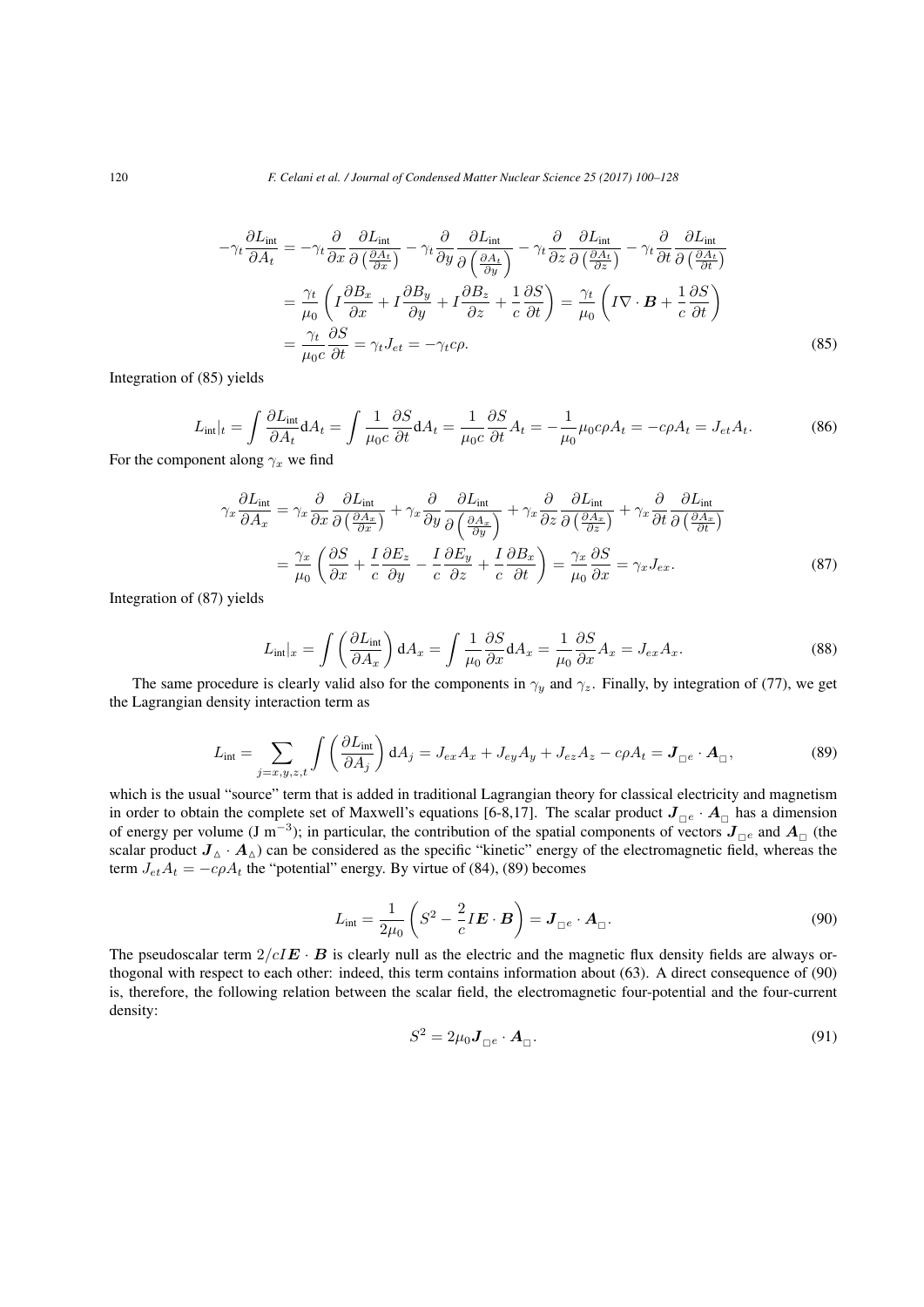By inspection of (85) and (87), and generalizing, it is possible to define the four-current vector  $J_{\Box e}$  from the interaction Lagrangian term:

$$
\sum_{j=x,y,z,t} \left( \frac{\partial L_{\text{int}}}{\gamma_j \partial A_j} \right) = \gamma_x \frac{\partial L_{\text{int}}}{\partial A_x} + \gamma_y \frac{\partial L_{\text{int}}}{\partial A_y} + \gamma_z \frac{\partial L_{\text{int}}}{\partial A_z} - \gamma_t \frac{\partial L_{\text{int}}}{\partial A_t}
$$

$$
= \gamma_x J_{ex} + \gamma_y J_{ey} + \gamma_z J_{zx} + \gamma_t J_{et} = \mathbf{J}_{\square} e. \tag{92}
$$

and, again, by virtue of the Noether's theorem, the law of current and charge conservation

$$
\boldsymbol{\partial} \cdot \left[ \sum_{j=x,y,z,t} \left( \frac{\partial L_{\text{int}}}{\gamma_j \partial A_j} \right) \right] = \boldsymbol{\partial} \cdot \boldsymbol{J}_{\square^e} = 0, \tag{93}
$$

which returns, consequently, the wave equations (66) and (68), respectively.

As can be seen the definition of the electromagnetic field *G* is complete and it includes itself the information of both action and interaction, without the need of any additional term: this is in full accordance with the principle of Occam's razor.

Thanks to the *Cl*3*,*<sup>1</sup> Clifford algebra the Euler–Lagrange equations can be conveniently defined in in a very compact form:

$$
\partial \left( \frac{\partial L}{\partial \left( \partial \wedge A_{\Box} \right)} \right) - \frac{\partial L}{\partial A_{\Box}} = \partial \left( \frac{\partial L}{\partial F} \right) - \frac{\partial L}{\partial A_{\Box}} = 0, \tag{94}
$$

where, now, the scalar Lagrangian density is

$$
L = L_{\text{field}} + L_{\text{int}} = -\frac{1}{2\mu_0} \boldsymbol{F} \cdot \boldsymbol{F} + \boldsymbol{J}_{\square e} \cdot \boldsymbol{A}_{\square}.
$$
 (95)

Substituting (95) in (94) one can achieve directly Maxwell's equations in *Cl*3*,*<sup>1</sup> in the form shown in the previous sections (see Eq. (35)), i.e.

$$
\partial \left( \frac{\partial \left( -\frac{1}{2\mu_0} \boldsymbol{F} \cdot \boldsymbol{F} + \boldsymbol{J}_{\square^e} \cdot \boldsymbol{A}_{\square} \right)}{\partial \boldsymbol{F}} \right) - \frac{\partial \left( -\frac{1}{2\mu_0} \boldsymbol{F} \cdot \boldsymbol{F} + \boldsymbol{J}_{\square^e} \cdot \boldsymbol{A}_{\square} \right)}{\partial \boldsymbol{A}_{\square}} = -\frac{1}{\mu_0} \partial \boldsymbol{F} - \boldsymbol{J}_{\square^e} = 0, \tag{96}
$$

which yields

$$
\partial \boldsymbol{F} + \mu_0 \boldsymbol{J}_{\square e} = \partial \boldsymbol{F} + \partial S = \partial (\boldsymbol{F} + S) = \partial \boldsymbol{G} = 0. \tag{97}
$$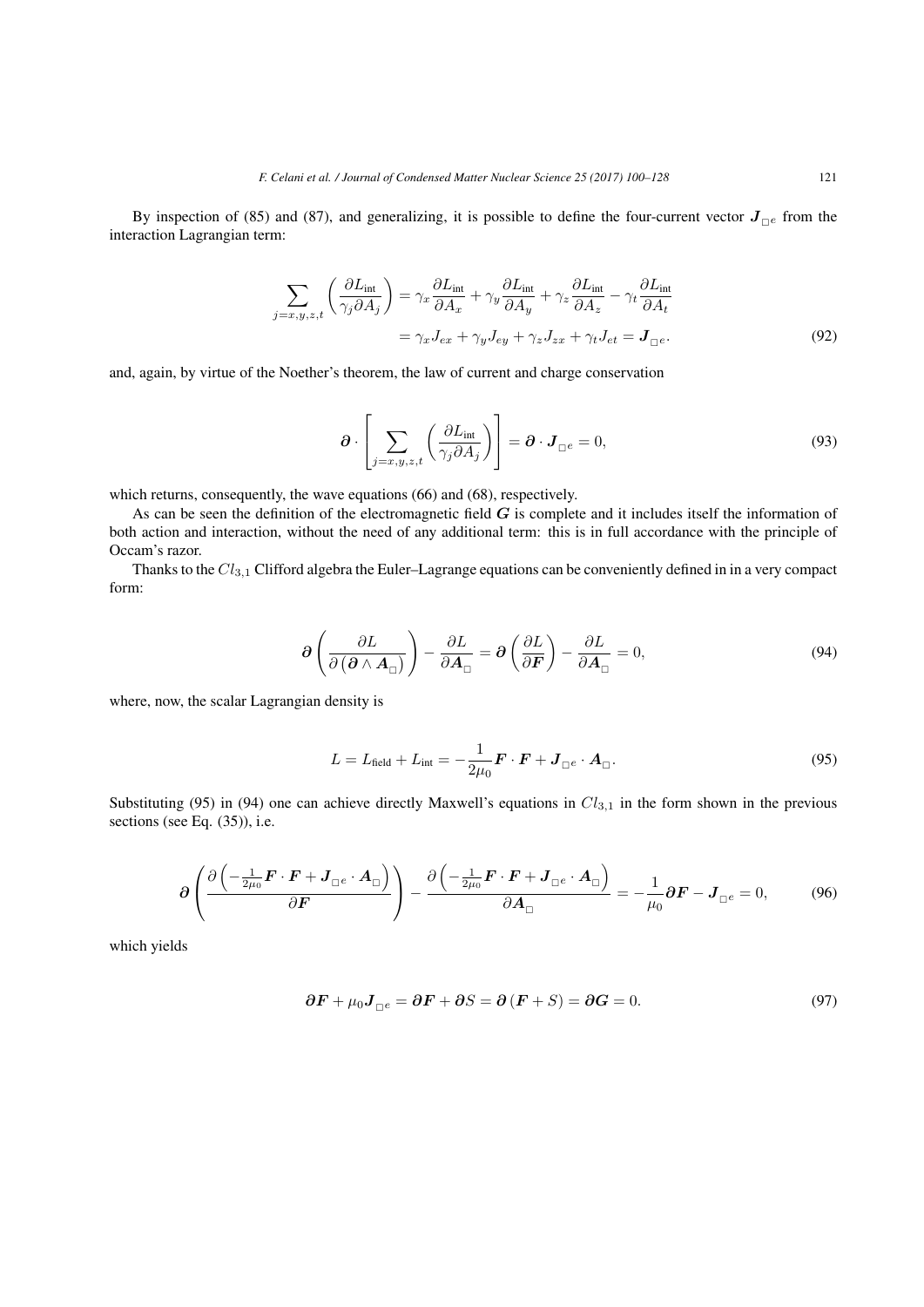### 4.3. Energy of the electromagnetic field

The energy density multivector of the field *G* is given by

$$
\mathbf{w} = \frac{1}{2\mu_0} \left[ S + \left( \frac{\mathbf{E}}{c} + I\mathbf{B} \right) \gamma_t \right] \left[ S + \left( \frac{\mathbf{E}}{c} + I\mathbf{B} \right)^{\dagger} \gamma_t \right]
$$
  
\n
$$
= \frac{1}{2\mu_0} \left[ S + \left( \frac{\mathbf{E}}{c} + I\mathbf{B} \right) \gamma_t \right] \left[ S + \left( \frac{\mathbf{E}}{c} - I\mathbf{B} \right) \gamma_t \right]
$$
  
\n
$$
= \frac{S^2}{2\mu_0} + \frac{\epsilon_0 \mathbf{E}^2}{2} + \frac{\mathbf{B}^2}{2\mu_0} - \frac{1}{c\mu_0} I\mathbf{E} \wedge \mathbf{B} + \frac{1}{c\mu_0} S\mathbf{E} \gamma_t
$$
  
\n
$$
= \frac{S^2}{2\mu_0} + \frac{\epsilon_0 \mathbf{E}^2}{2} + \frac{\mathbf{B}^2}{2\mu_0} + \frac{1}{c\mu_0} (\mathbf{E} \times \mathbf{B} + S\mathbf{E}) \gamma_t
$$
  
\n
$$
= w_s + w_e + w_m + \frac{1}{c} \cdot \mathfrak{S} \gamma_t,
$$
\n(98)

where

$$
w_s = \frac{S^2}{2\mu_0} = \mathbf{J}_{\square e} \cdot \mathbf{A}_{\square}, \quad w_e = \frac{\epsilon_0 \mathbf{E}^2}{2} \quad \text{and} \quad w_m = \frac{\mathbf{B}^2}{2\mu_0}
$$

are the specific energies of the scalar, the electric and the magnetic flux density fields, respectively, *†* is the reversion operator, whereas

$$
\mathfrak{S} = \frac{1}{\mu_0} \left( \mathbf{E} \times \mathbf{B} + S \mathbf{E} \right) \tag{99}
$$

is the generalized Poynting vector [10,11]. Beside the usual term  $E \times B$  here a new energy term appears, namely  $SE$ , which is associated to a longitudinal scalar wave [11] and that is not further investigated in the present work.

# 4.4. Electrostatic field and vector potential

In the case of non-time-varying potential *∂At/∂t* = 0 the scalar field *S* becomes the divergence of the classical 3-D vector potential *A*<sub>△</sub>:

$$
S=\nabla\cdot\mathbf{A}_{\Delta}.
$$

The time derivative of both sides gives

$$
\frac{\partial S}{\partial t} = \frac{\partial (\nabla \cdot {\bf A}_\Delta)}{\partial t} = \nabla \cdot \frac{\partial {\bf A}_\Delta}{\partial t}.
$$

Considering that  $\partial A_{\Delta}/\partial t = -E$  (see Eqs. (21)–(23)) and that  $\partial S/\partial t = -\rho/\epsilon_0$  we rediscover Gauss's law,

$$
\nabla \cdot \boldsymbol{E} = \frac{\rho}{\epsilon_0},
$$

*showing that even the electrostatic field may be seen as generated from time derivatives of a vector potential field*!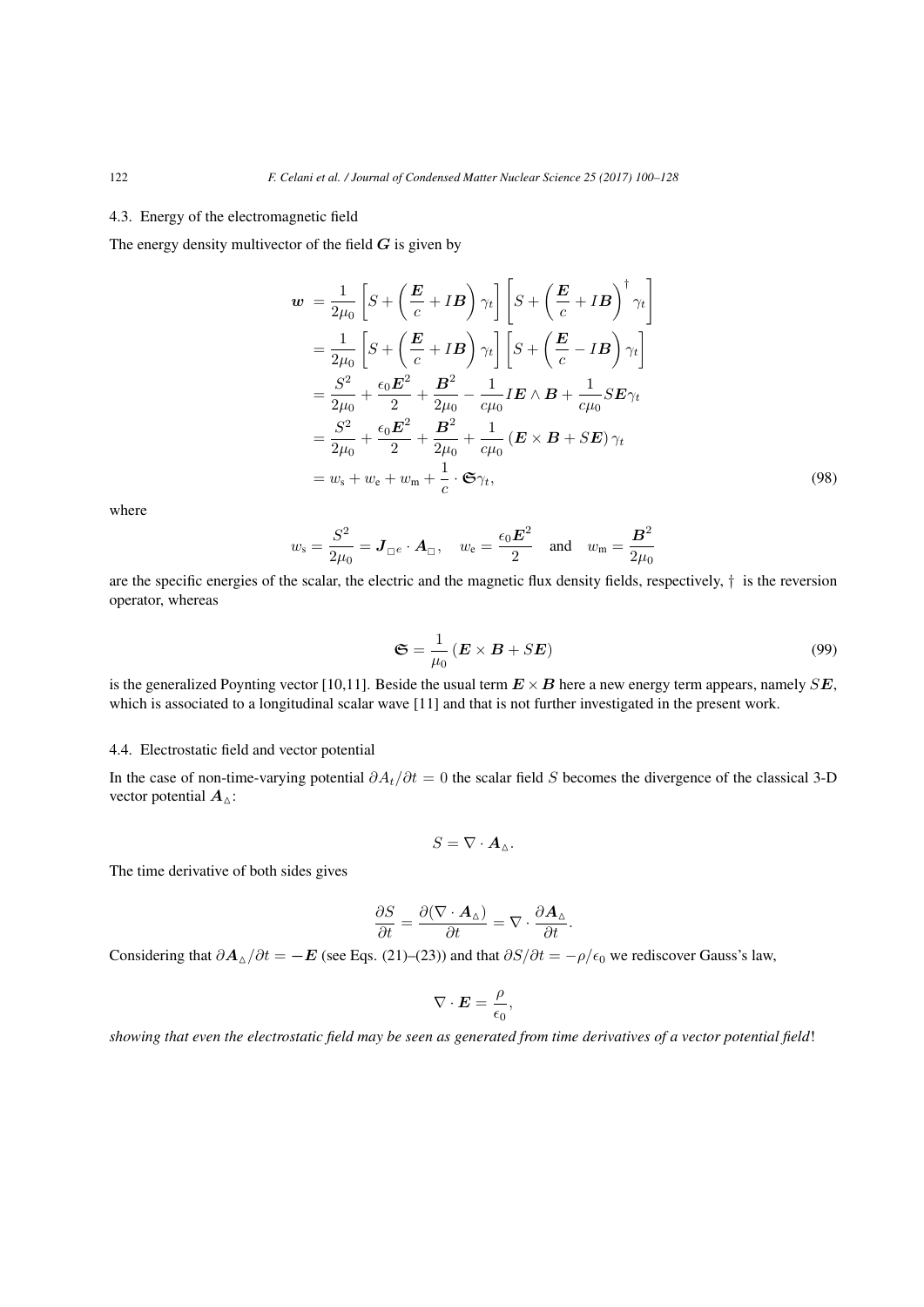#### 4.5. Electric charge, antimatter and time direction

Feynman proposed to interpret the positron (a particle which is identical to the electron but with a positive charge) as an electron traveling back in time. Such an interpretation seems to be perfectly compatible with the definition of electric charge density given in (56):

$$
\frac{\partial S}{\partial t} = \frac{-\rho}{\epsilon_0}.\tag{100}
$$

By multiplying both sides of  $(100)$  by  $-1$  we obtain

$$
-\frac{\partial S}{\partial t} = \frac{\rho}{\epsilon_0}
$$

or, equivalently

$$
\frac{\partial S}{\partial (-t)} = \frac{\rho}{\epsilon_0}.\tag{101}
$$

The positron traveling back in time is represented in the annihilation reaction diagram proposed by Feynman and shown in Fig. 4 [21].

*"I did not take the idea that all the electrons were the same one from him as seriously as I took the observation that positrons could simply be represented as electrons going from the future to the past in a back section of their world lines"* [22].

#### 4.6. Magnetic charges and currents

Starting from an hypothetical eight component "vector potential" that includes the four pseudovectors (trivectors) *T* of space–time algebra, symmetrical Maxwell's equations emerge. This new set of equations now include the magnetic charge and magnetic current densities that are the time and spatial derivatives of a pseudoscalar field *P*. By considering (9) and the four pseudovectors defined as



Figure 4. Feynman's diagram of proton–electron annihilation.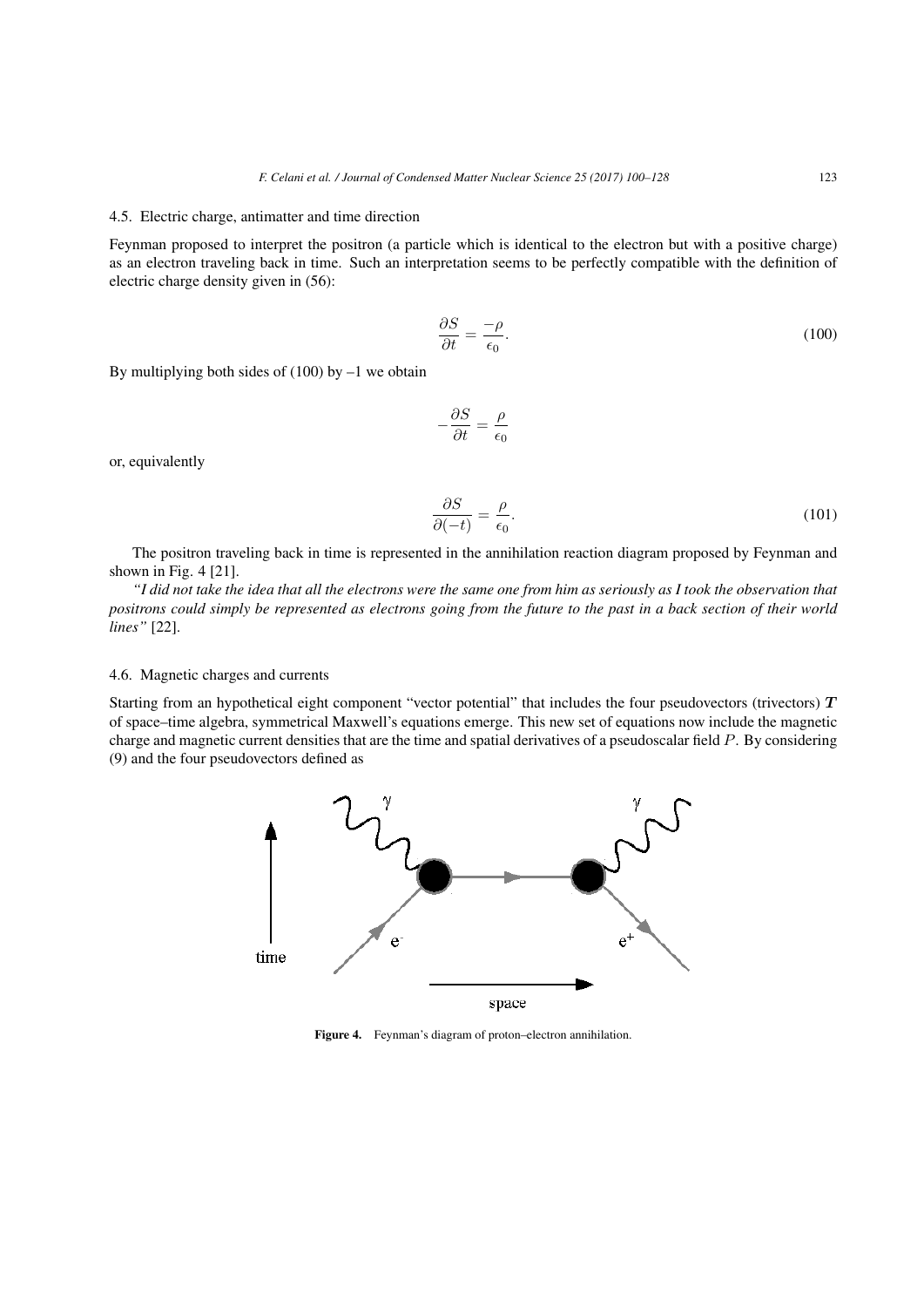$$
T = \gamma_y \gamma_z \gamma_t T_x + \gamma_x \gamma_z \gamma_t T_y + \gamma_x \gamma_y \gamma_t T_z + \gamma_x \gamma_y \gamma_z T_t, \qquad (102)
$$

a new vector potential can be defined as

$$
\mathbf{A'} = \gamma_x A_x + \gamma_y A_y + \gamma_z A_z + \gamma_t A_t + \gamma_y \gamma_z \gamma_t T_x + \gamma_x \gamma_z \gamma_t T_y + \gamma_x \gamma_y \gamma_t T_z + \gamma_x \gamma_y \gamma_z T_t \tag{103}
$$

from which we obtain

$$
\partial(A') = \partial(A_{\square} + T) = S + F + P. \tag{104}
$$

Using SI units and following the same procedure as shown in Section 3 we can write:

$$
S = \frac{\partial A_x}{\partial x} + \frac{\partial A_y}{\partial y} + \frac{\partial A_z}{\partial z} - \frac{1}{c} \frac{\partial A_t}{\partial t},
$$
  

$$
\gamma_x \gamma_t \frac{1}{c} E_x = \gamma_x \gamma_t \left( \frac{\partial A_t}{\partial x} - \frac{\partial T_z}{\partial y} - \frac{\partial T_y}{\partial z} - \frac{1}{c} \frac{\partial A_x}{\partial t} \right),
$$
  

$$
\gamma_y \gamma_t \frac{1}{c} E_y = \gamma_y \gamma_t \left( \frac{\partial T_z}{\partial x} + \frac{\partial A_t}{\partial y} - \frac{\partial T_x}{\partial z} - \frac{1}{c} \frac{\partial A_y}{\partial t} \right),
$$
  

$$
\gamma_z \gamma_t \frac{1}{c} E_z = \gamma_z \gamma_t \left( \frac{\partial T_y}{\partial x} + \frac{\partial T_x}{\partial y} + \frac{\partial A_t}{\partial z} - \frac{1}{c} \frac{\partial A_z}{\partial t} \right),
$$
  

$$
\gamma_x \gamma_y \gamma_z \gamma_t P = \gamma_x \gamma_y \gamma_z \gamma_t \left( \frac{\partial T_x}{\partial x} - \frac{\partial T_y}{\partial y} + \frac{\partial T_z}{\partial z} - \frac{1}{c} \frac{\partial T_t}{\partial t} \right),
$$
  

$$
\gamma_y \gamma_z B_x = \gamma_y \gamma_z \left( \frac{\partial T_t}{\partial x} + \frac{\partial A_z}{\partial y} - \frac{\partial A_y}{\partial z} - \frac{1}{c} \frac{\partial T_x}{\partial t} \right),
$$
  

$$
\gamma_x \gamma_z B_y = \gamma_x \gamma_z \left( -\frac{\partial A_z}{\partial x} + \frac{\partial T_t}{\partial y} + \frac{\partial A_x}{\partial z} + \frac{1}{c} \frac{\partial T_y}{\partial t} \right),
$$
  

$$
\gamma_x \gamma_y B_z = \gamma_x \gamma_y \left( \frac{\partial A_y}{\partial x} - \frac{\partial A_x}{\partial y} + \frac{\partial T_t}{\partial z} - \frac{1}{c} \frac{\partial T_z}{\partial t} \right).
$$

By applying again the *∂* operator to (104) and equating to zero:

$$
\partial^2 A' = \partial (S + \mathbf{F} + P) = \mathbf{0}.\tag{105}
$$

Here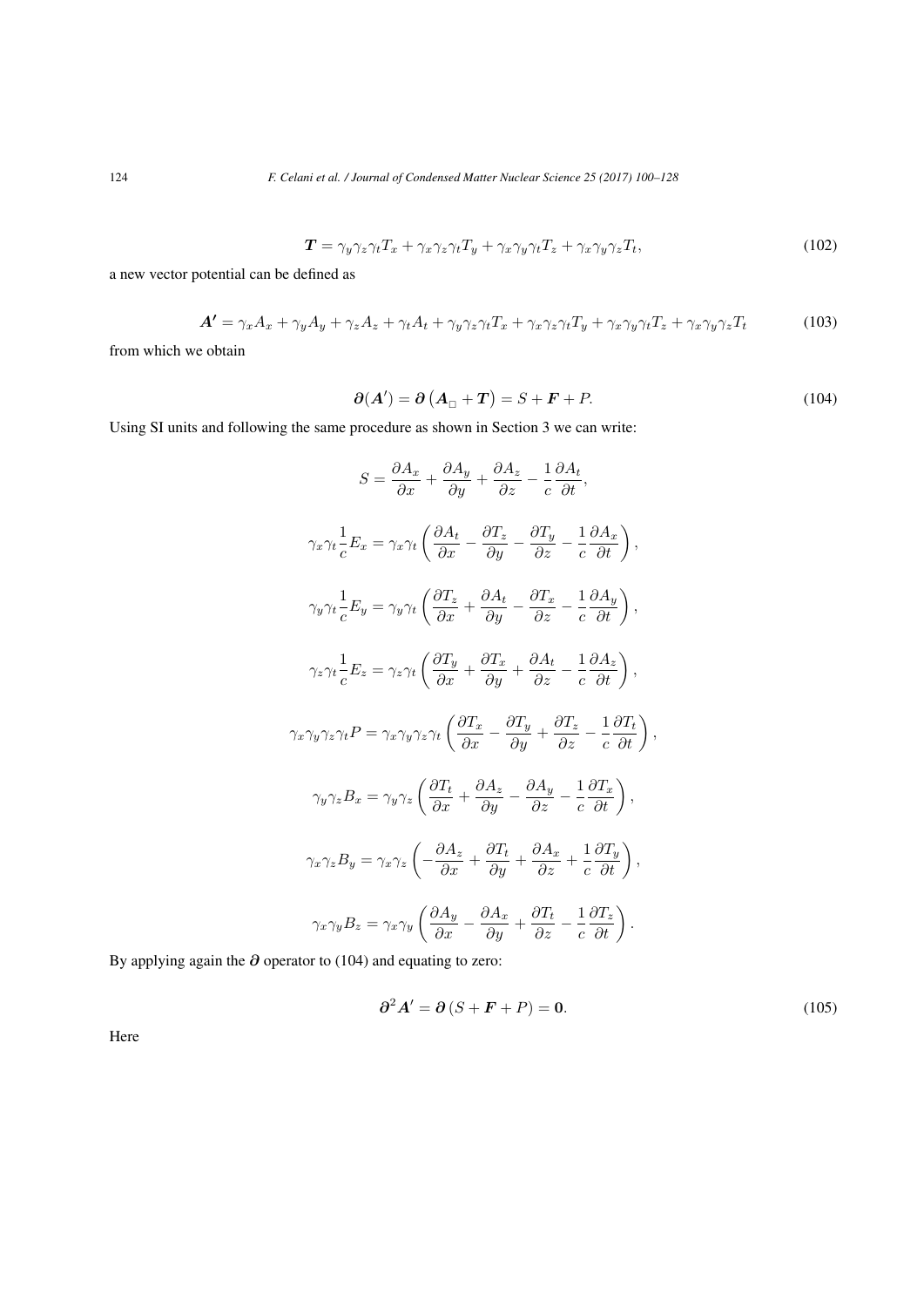$$
\partial \boldsymbol{F} = -\partial S - \partial P = \mu_0 \boldsymbol{J}_{\square e} + \frac{1}{\epsilon_0} \boldsymbol{J}_{\square m},\tag{106}
$$

where  $J_{\Box e}$  is the four-current as defined in (58),

$$
\boldsymbol{J}_{\square^{\textbf{m}}} = \gamma_x J_{\textbf{m}x} + \gamma_y J_{\textbf{m}y} + \gamma_z J_{\textbf{m}z} + \gamma_t J_{\textbf{m}t} = \gamma_x J_{\textbf{m}x} + \gamma_y J_{\textbf{m}y} + \gamma_z J_{\textbf{m}z} - \gamma_t \frac{1}{c} \rho_{\textbf{m}}
$$

is the magnetic four-current vector and  $\rho_m$  the magnetic charge. By carrying out all calculation in (105) the following set of equations is obtained:

$$
\gamma_x \left( \frac{\partial S}{\partial x} - \frac{\partial B_z}{\partial y} + \frac{\partial B_y}{\partial z} + \frac{1}{c^2} \frac{\partial E_x}{\partial t} \right) = 0,
$$
  

$$
\gamma_y \left( \frac{\partial B_z}{\partial x} + \frac{\partial S}{\partial y} - \frac{\partial B_x}{\partial z} + \frac{1}{c^2} \frac{\partial E_y}{\partial t} \right) = 0,
$$
  

$$
\gamma_z \left( -\frac{\partial B_y}{\partial x} + \frac{\partial B_x}{\partial y} + \frac{\partial S}{\partial z} + \frac{1}{c^2} \frac{\partial E_z}{\partial t} \right) = 0,
$$
  

$$
\gamma_t \frac{1}{c} \left( \frac{\partial E_x}{\partial x} + \frac{\partial E_y}{\partial y} + \frac{\partial E_z}{\partial z} + \frac{\partial S}{\partial t} \right) = 0,
$$
  

$$
\gamma_y \gamma_z \gamma_t \frac{1}{c} \left( \frac{\partial P}{\partial x} + \frac{\partial E_z}{\partial y} - \frac{\partial E_y}{\partial z} + \frac{\partial B_x}{\partial t} \right) = 0,
$$
  

$$
\gamma_x \gamma_z \gamma_t \frac{1}{c} \left( \frac{\partial E_z}{\partial x} - \frac{\partial P}{\partial y} - \frac{\partial E_x}{\partial z} - \frac{\partial B_y}{\partial t} \right) = 0,
$$
  

$$
\gamma_x \gamma_y \gamma_t \frac{1}{c} \left( \frac{\partial E_y}{\partial x} - \frac{\partial E_x}{\partial y} + \frac{\partial P}{\partial z} + \frac{\partial B_z}{\partial t} \right) = 0,
$$
  

$$
\gamma_x \gamma_y \gamma_z \left( \frac{\partial B_x}{\partial x} + \frac{\partial B_y}{\partial y} + \frac{\partial B_z}{\partial z} + \frac{\partial P}{\partial t} \right) = 0.
$$

This set of equations represents the symmetrical Maxwell's equations considering the hypothesis (never confirmed up until now by experiments) of existing magnetic currents and charges.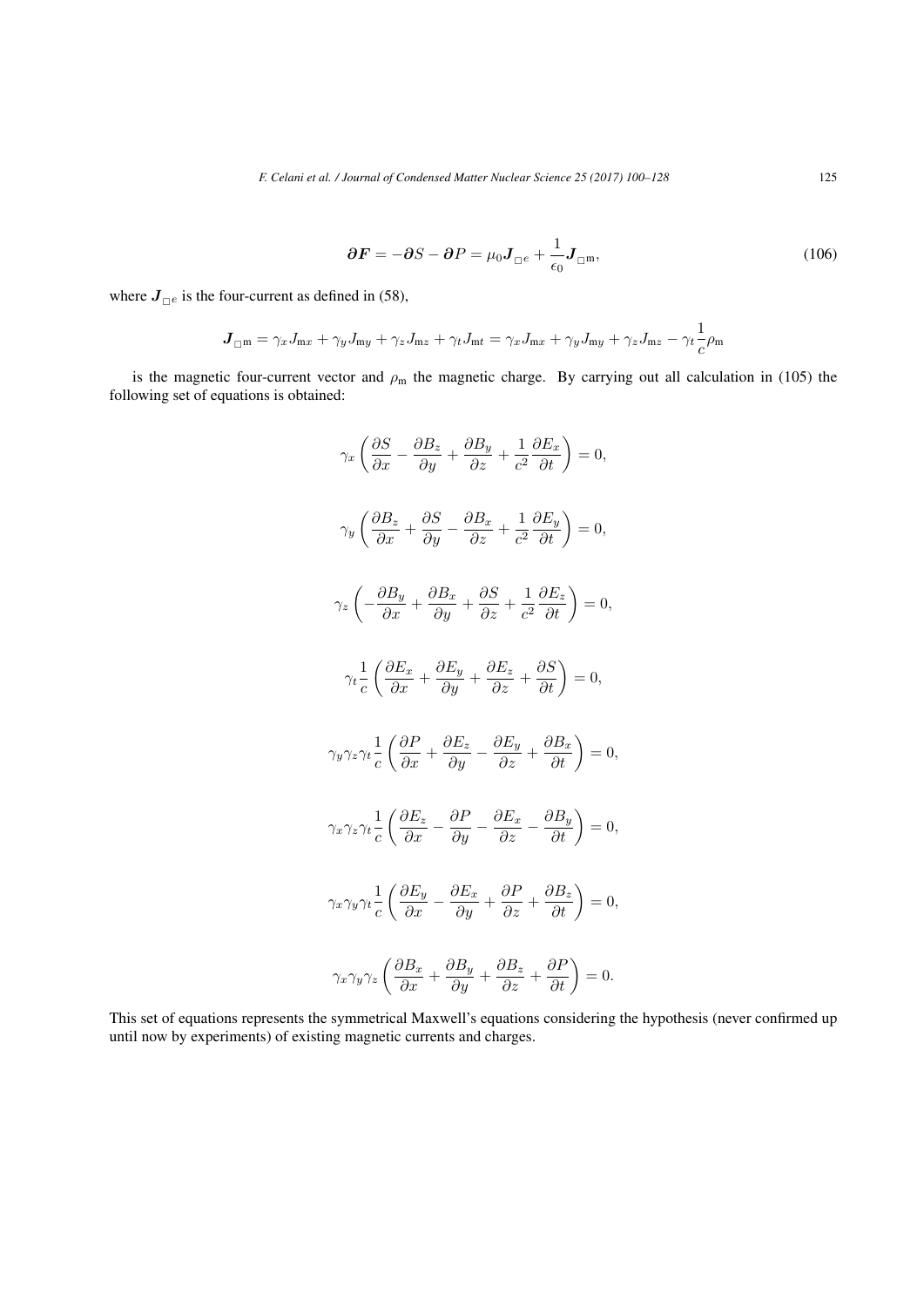#### 5. Conclusions

Simplicity is an important and concrete value in scientific research. Connections between very different concepts in physics can be evidenced if we use the language of geometric algebra. The application of Occam's Razor principle to Maxwell's equations highlights some essential concepts:

- (1) First of all, Clifford algebra is by far the most appropriate, simple and intuitive mathematical language for encoding in general the laws of physics and in particular the laws of electromagnetism.
- (2) A scalar field derives from the definition of "harmonic" electromagnetic four-potential and this scalar field becomes the source of charges and currents.
- (3) The charge density derived from the scalar field follows the wave equation with a propagation speed equal to the speed of light.
- (4) The Feynman model of the positron, seen as an electron traveling back in time, seems to be perfectly compatible with the definition of electric charge density as the time derivative of a scalar field.

In particular, the important element emerging from the present paper is that (68) imposes a precise condition on charge dynamics, describing distributions of charge density moving in vacuum at the speed of light. Indeed, van Vlaenderen found the same condition on charge dynamics but with the difference that he considers both the conditions  $E = 0$  and  $B = 0$  at the same time (no electromagnetic field) concluding that *"a scalar field S can be induced by a dynamic charge/current distribution"* [11].

In the model proposed here, the added constraint on the charge and current density seems to imply that one is no longer free to specify charge and current density distributions at will, because this information is indeed included within the definition of the four-potential  $A_\Box$ . However, this constraint can be removed when considering macroscopic electromagnetic systems or even the dynamics of a single elementary charge at a spatial scale greater than the particle Compton wavelength  $\lambda_c$  and at a time scale greater than the Compton period  $\lambda_c/c$ . In this case static elementary charges can be visualized as charge density distributions moving at the speed of light on a closed trajectory but with a zero average speed (this generalization would be consistent with static charge densities, electrets, dielectrics), whereas currents can be considered as an ordered motion of charge density distributions moving with an absolute velocity equal to the speed of light but with an arbitrary absolute average speed lower than *c*. This observation favors a pure electromagnetic model of elementary particles based on a particular Zitterbewegung interpretation of quantum mechanics [23,24]. Therefore, the free electron, and perhaps all other elementary charged particles, can be viewed as a charge distribution that rotates at the speed of light along a circumference whose length is equal to its Compton wavelength [25].

Finally, a Lagrangian density equal to the square module of the seven component electromagnetic field reveals an energy density formula for both fields and currents. Moreover, it has been demonstrated that Maxwell's equations can be explicitly derived in a simple way directly from the Lagrangian density of the electromagnetic field with the help of Clifford algebra. An interesting consequence is also that the specific energy of the scalar field is deeply connected to the interaction term of the Lagrangian density and, therefore, both to the electromagnetic four-potential and the four-current density.

It is our opinion that the *Zitterbewegung* interpretation of quantum mechanics may give an important contribution for understanding the structure of ultradense hydrogen and the origin of anomalous heat in some metal–hydrogen systems. A *Zitterbewegung* electron model and a preliminary hypothesis for the structure of ultradense deuterium will be treated more deeply in a paper written by the authors, entitled "The Electron and Occam's Razor", *J. Condensed Matter Nucl. Sci.* 25 (2017).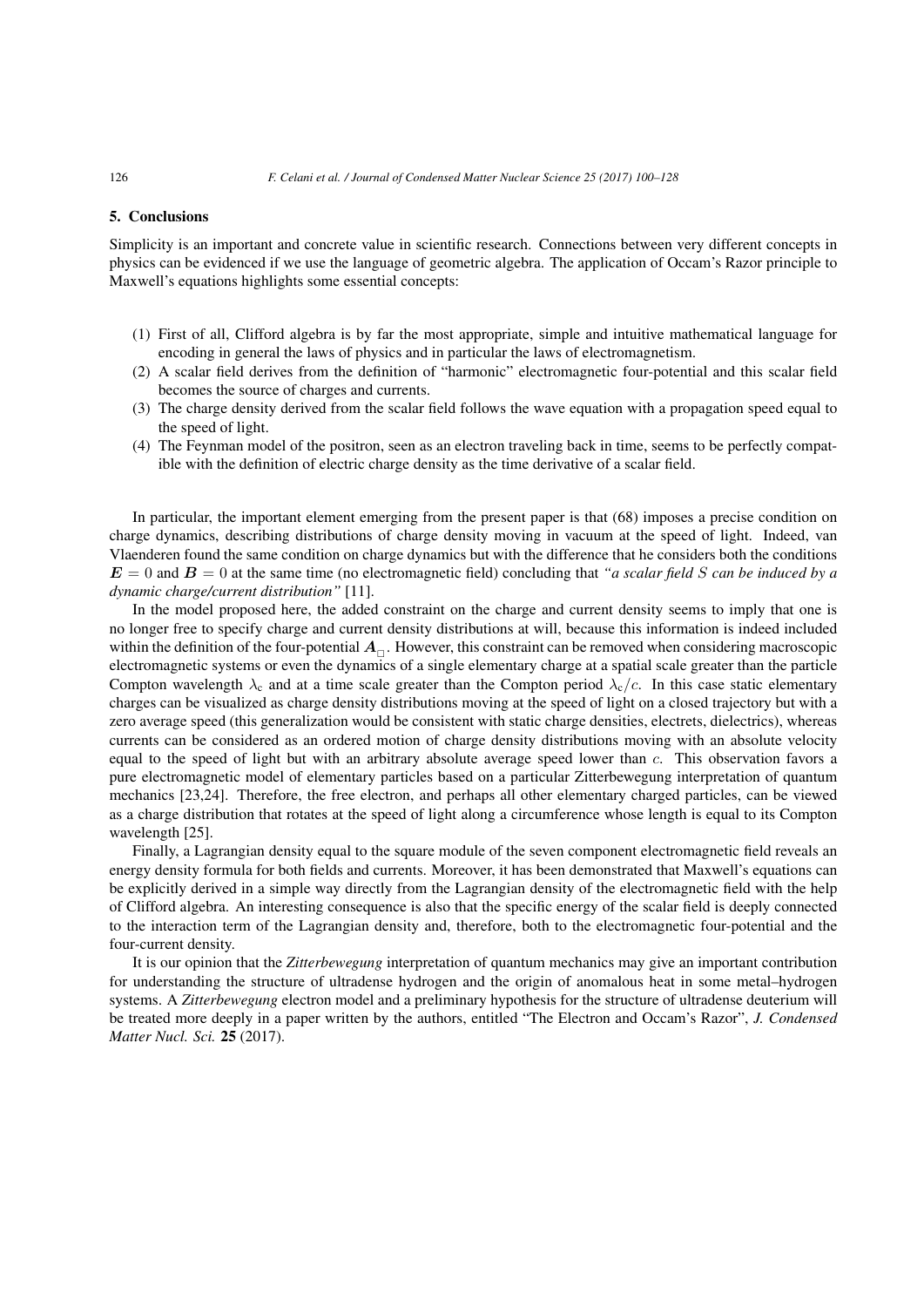#### Acknowledgements

Thanks to Salvatore Mercurio, former professor of physics at the North University of China (NUC), Taiyuan, Shanxi, for interesting discussions on the nature of electric charge. Many thanks also to the reviewers for their interesting advice and beneficial suggestions and to Jed Rothwell for the English revision of the manuscript.

#### References

- [1] L. Bauer, *The Linguistics Student's Handbook,* Edinburgh University Press, Edinburgh, 2007.
- [2] G. Pilato and G. Vassallo, TSVD as a statistical estimator in the latent semantic analysis paradigm, *IEEE Trans. Emerging Topics Computing* 3 (2) (2015) 185–192.
- [3] Y. Aharonov and D. Bohm, Significance of electromagnetic potentials in the quantum theory, *Phy. Rev.* 115 (1959) 485–491.
- [4] J.M. Chappell, S.P. Drake, C.L. Seidel, L.J. Gunn, A. Iqbal, A. Allison and D. Abbott, Geometric algebra for electrical and electronic engineers, *Proc. IEEE* 102 (9) (2014) 1340–1363.
- [5] G. Bettini, Clifford algebra, 3- and 4-dimensional analytic functions with applications, Manuscripts of the Last Century. viXra.org, *Quantum Physics*: 1–63, 2011. http://vixra.org/abs/1107.0060.
- [6] J. Dressel, K.Y. Bliokh and F. Nori, Spacetime algebra as a powerful tool for electromagnetism, *Phys. Reports* 589 (2015)  $1 - 71$
- [7] J.M. Chappell, A. Iqbal and D. Abbott, A simplified approach to electromagnetism using geometric algebra. ArXiv e-prints, oct 2010. https://arxiv.org/pdf/1010.4947.pdf.
- [8] W.A. Rodrigues and E.C. de Oliveira, The many faces of Maxwell, dirac and Einstein equations: a Clifford bundle approach, *Lecture Notes in Physics,* Springer, Berlin, Heidelberg, 2007.
- [9] A.M. Shaarawi, Clifford algebra formulation of an electromagnetic charge–current wave theory, *Found. Phys.* 30(11) (2000) 1911–941.
- [10] K.J. van Vlaenderen and A. Waser, Generalization of classical electrodynamics to admit a scalar field and longitudinal waves, *Hadronic J.* 24 (2001) 609–628.
- [11] K.J. van Vlaenderen, A generalisation of classical electrodynamics for the prediction of scalar field effects, ArXiv Physics e-prints, May 2003. https://arxiv.org/pdf/physics/0305098.pdf.
- [12] L.M. Hively and G.C. Giakos, Toward a more complete electrodynamic theory, *Int. J. Signals Imaging Systems Eng.* 5(1) (2012).
- [13] L.M. Hively, Implications of a new electrodynamic theory, July 2015. at https://www.researchgate.net.
- [14] D. Hestenes, Reforming the mathematical language of physics, *Oersted Medal Lecture,* 2002, 2002.
- [15] D. Hestenes, Spacetime physics with geometric algebra, *Amer. J. Phys.* 71(3)(2003) 691–714.
- [16] S. Franchini, A. Gentile, F. Sorbello, G. Vassallo and S. Vitabile, Conformal ALU: a conformal geometric algebra coprocessor for medical image processing, *IEEE Trans. Computers* 64(4) (2015) 955–970.
- [17] K. Simonyi, Theoretische Elektrotechnik. Hochschulbücher für Physik, VEB Deutscher Verlag der Wissenschaften, Berlin, Germany, 9 Edition, 1989.
- [18] D. Hestenes, *Clifford Algebra and the Interpretation of Quantum Mechanics*, Springer, Netherlands, Dordrecht, pp. 321–346, 1986.
- [19] A. Rathke, A critical analysis of the hydrino model, *New J. Phys.* 7 (2005) 127.
- [20] P.A.M. Dirac, Nobel lecture: theory of electrons and positrons, *Nobel Lectures, Physics 1922–1941*, 1965.
- [21] R.P. Feynman, *QED: The Strange Theory of Light and Matter*, Penguin Books, Penguin, 1990.
- [22] R.P. Feynman, Nobel lecture: the development of the space–time view of quantum electrodynamics, *Nobel Lectures, Physics 1963–1970*, 1972.
- [23] D. Hestenes, Quantum mechanics from self-interaction, *Found. Phys.* 15(1) (1985) 63–87.
- [24] D. Hestenes, Zitterbewegung modeling, *Found. Phys.* 23(3) (1993) 365–387.